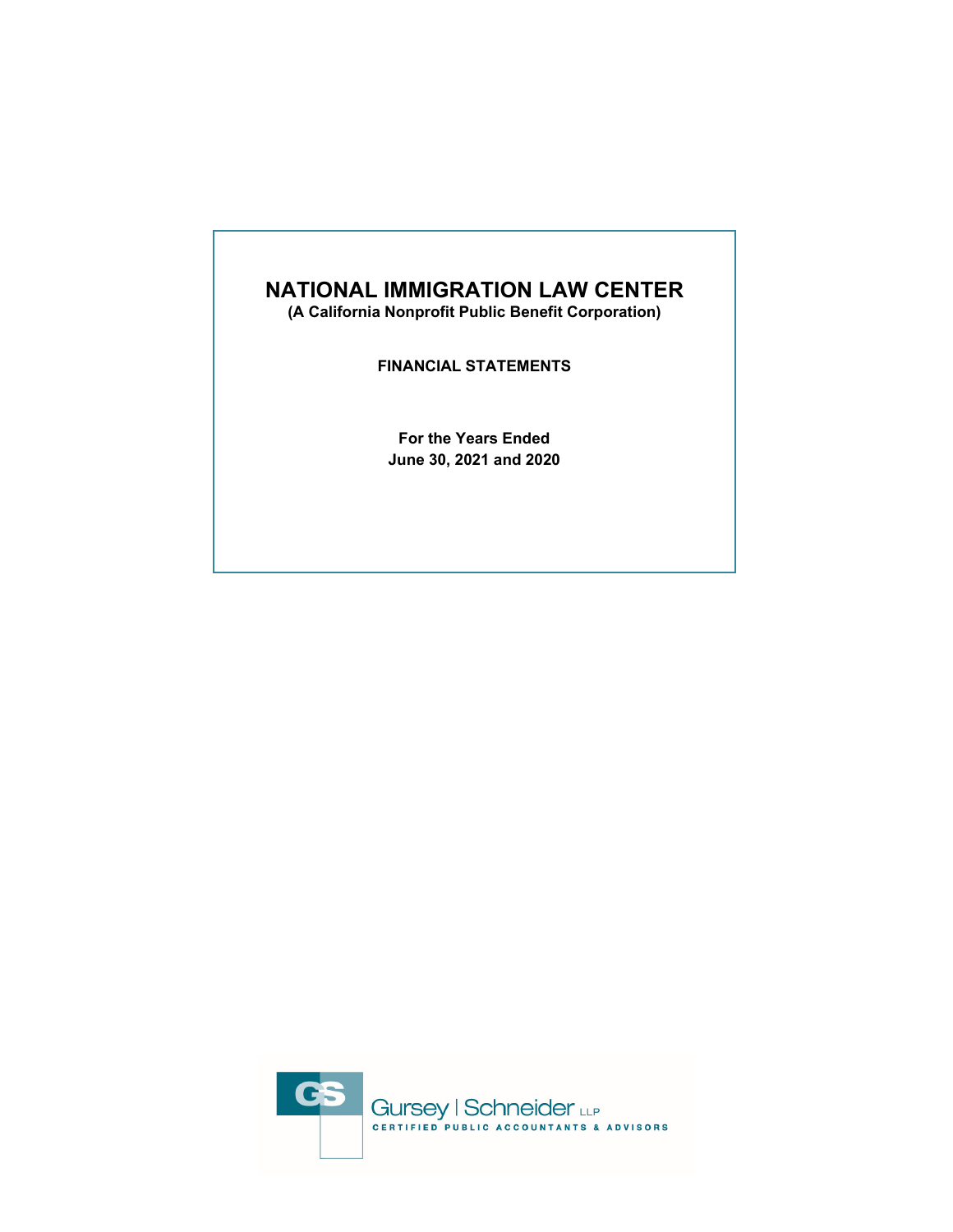# **C O N T E N T S**

|                                                    | <b>Pages</b> |
|----------------------------------------------------|--------------|
| <b>INDEPENDENT AUDITOR'S REPORT</b>                | $1 - 2$      |
| <b>FINANCIAL STATEMENTS:</b>                       |              |
| <b>Statements of Financial Position</b>            | 3            |
| Statements of Activities and Changes in Net Assets | $4 - 5$      |
| <b>Statements of Functional Expenses</b>           | $6 - 7$      |
| <b>Statements of Cash Flows</b>                    | 8            |
| Notes to Financial Statements                      | $9 - 20$     |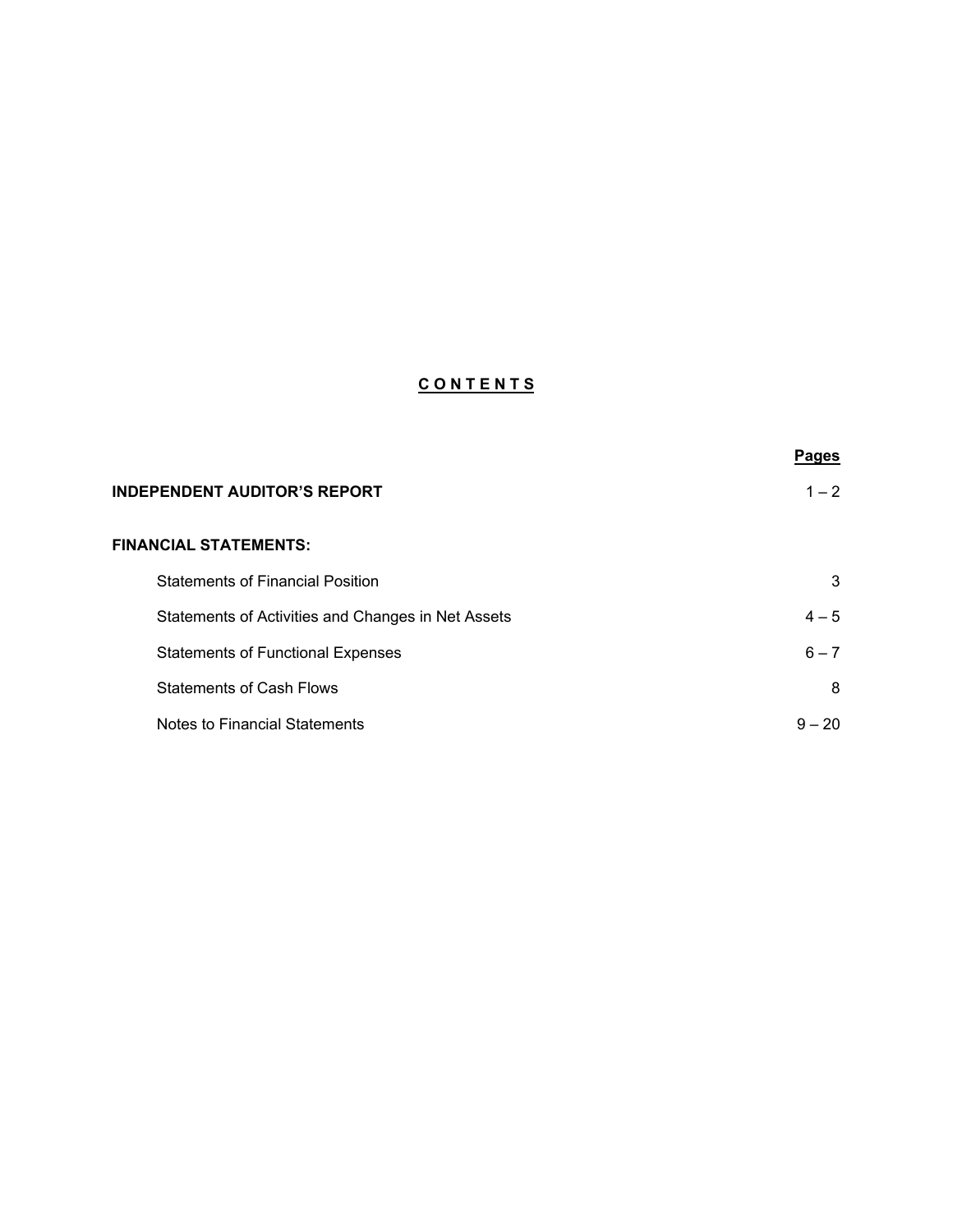

## **Independent Auditor's Report**

To the Board of Directors National Immigration Law Center Los Angeles, California

We have audited the accompanying financial statements of National Immigration Law Center (a California nonprofit public benefit corporation), which comprise the statements of financial position as of June 30, 2021 and 2020, and the related statements of activities and changes in net assets, functional expenses, and cash flows for the years then ended, and the related notes to the financial statements.

## **Management's Responsibility for the Financial Statements**

Management is responsible for the preparation and fair presentation of these financial statements in accordance with accounting principles generally accepted in the United States of America; this includes the design, implementation, and maintenance of internal control relevant to the preparation and fair presentation of financial statements that are free from material misstatement, whether due to fraud or error.

#### **Auditor's Responsibility**

Our responsibility is to express an opinion on these financial statements based on our audits. We conducted our audits in accordance with auditing standards generally accepted in the United States of America. Those standards require that we plan and perform the audits to obtain reasonable assurance about whether the financial statements are free from material misstatement.

An audit involves performing procedures to obtain audit evidence about the amounts and disclosures in the financial statements. The procedures selected depend on the auditor's judgment, including the assessment of the risks of material misstatement of the financial statements, whether due to fraud or error. In making those risk assessments, the auditor considers internal control relevant to the entity's preparation and fair presentation of the financial statements in order to design audit procedures that are appropriate in the circumstances, but not for the purpose of expressing an opinion on the effectiveness of the entity's internal control. Accordingly, we express no such opinion. An audit also includes evaluating the appropriateness of accounting policies used and the reasonableness of significant accounting estimates made by management, as well as evaluating the overall presentation of the financial statements.

We believe that the audit evidence we have obtained is sufficient and appropriate to provide a basis for our audit opinion.

1888 Century Park East, Suite 900 . Los Angeles, CA 90067 □ 310 552 0960 ph | 310 557 3468 fx □ www.gursey.com Century City □ Encino □ Irvine □ San Diego □ San Francisco □ South Bay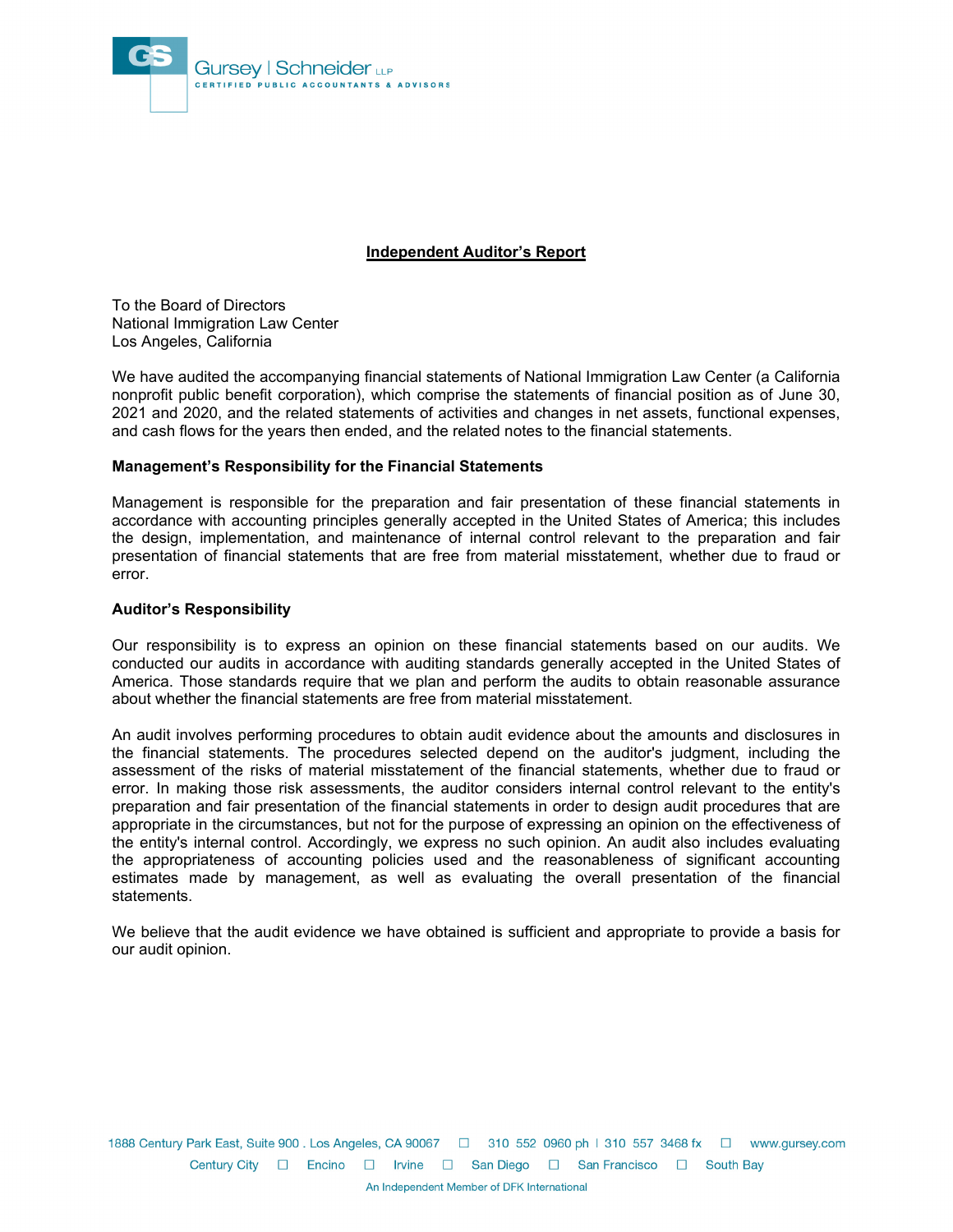National Immigration Law Center Independent Auditor's Report Page 2

## **Opinion**

In our opinion, the financial statements referred to in the previous page are presented fairly in all material respects, the financial position of National Immigration Law Center as of June 30, 2021 and 2020, and the changes in its net assets, functional expenses, and its cash flows for the years then ended in accordance with accounting principles generally accepted in the United States of America.

Gursey Schneider LLP

March 23, 2022 Los Angeles, California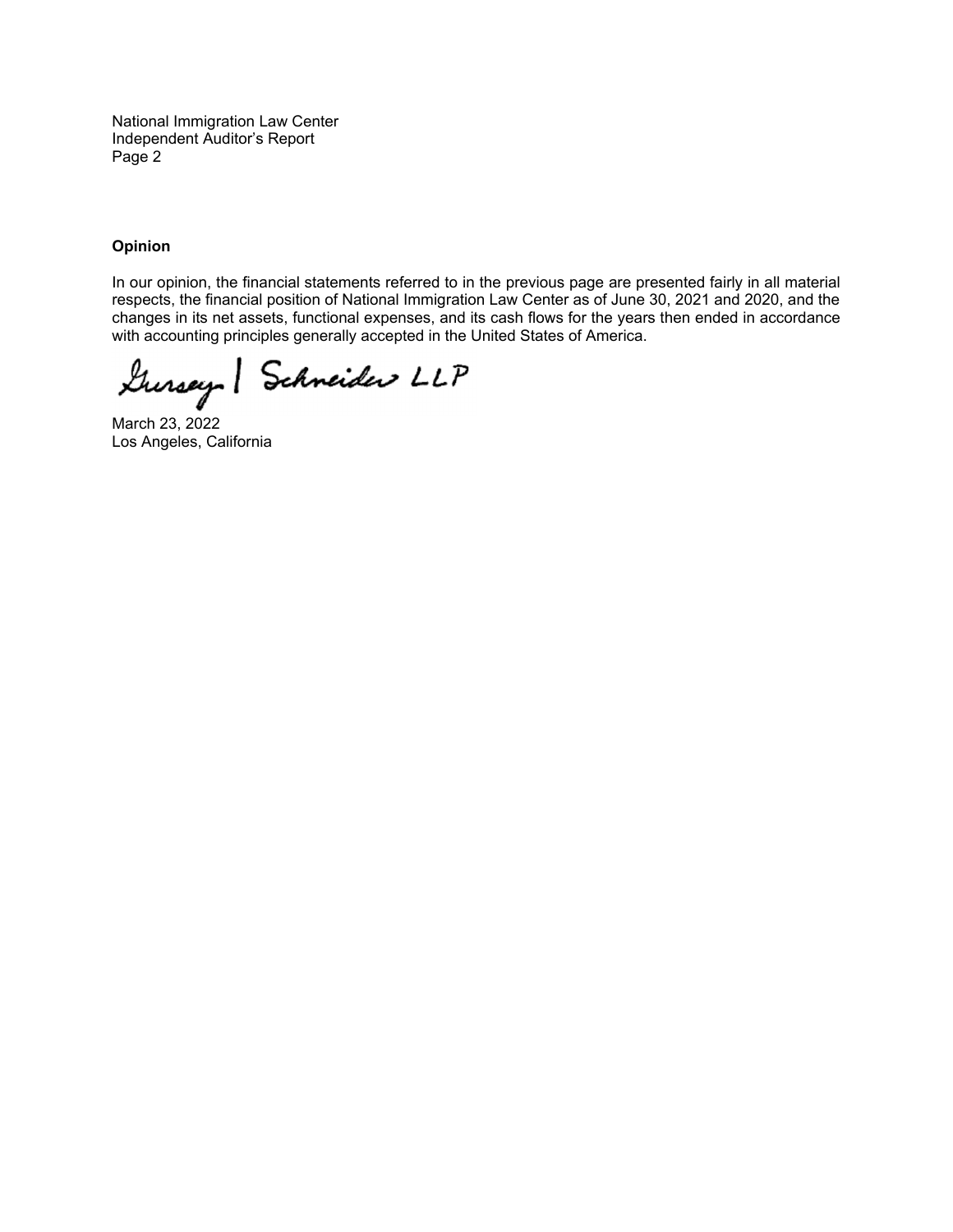#### (A California Nonprofit Public Benefit Corporation) Statements of Financial Position June 30, 2021 and 2020

|                                                                                                                                                                                                                | 2021                                                                                   |      | 2020                                                                   |
|----------------------------------------------------------------------------------------------------------------------------------------------------------------------------------------------------------------|----------------------------------------------------------------------------------------|------|------------------------------------------------------------------------|
| <b>ASSETS</b>                                                                                                                                                                                                  |                                                                                        |      |                                                                        |
| Cash and cash equivalents<br>Investments<br>Grants and contributions receivable<br>Accrued interest receivable<br>Related party receivable<br>Prepaid expenses and other assets<br>Property and equipment, net | \$<br>8,811,033<br>16,544,280<br>8,714,085<br>111,014<br>145,244<br>253,167<br>349,628 | \$   | 12,234,700<br>11,083,072<br>6,441,199<br>231,247<br>284,318<br>472,881 |
| <b>TOTAL ASSETS</b>                                                                                                                                                                                            | 34,928,451                                                                             | - \$ | 30,747,417                                                             |
| <b>LIABILITIES AND NET ASSETS</b><br><b>LIABILITIES</b><br>Accounts payable and accrued liabilities<br>Paycheck Protection Program Ioan<br>Deferred rent and lease incentives                                  | \$<br>2,854,406<br>471,530                                                             | \$   | 1,712,508<br>1,138,200<br>1,131,135                                    |
| <b>TOTAL LIABILITIES</b>                                                                                                                                                                                       | 3,325,936                                                                              |      | 3,981,843                                                              |
| <b>NET ASSETS</b><br>Without donor restrictions- undesignated<br>Without donor restrictions - board designated<br>With donor restrictions<br><b>TOTAL NET ASSETS</b>                                           | 9,232,525<br>5,720,323<br>16,649,667<br>31,602,515                                     |      | 7,683,716<br>5,720,323<br>13,361,535<br>26,765,574                     |
| <b>TOTAL LIABILITIES AND NET ASSETS</b>                                                                                                                                                                        | \$<br>34,928,451                                                                       | \$   | 30,747,417                                                             |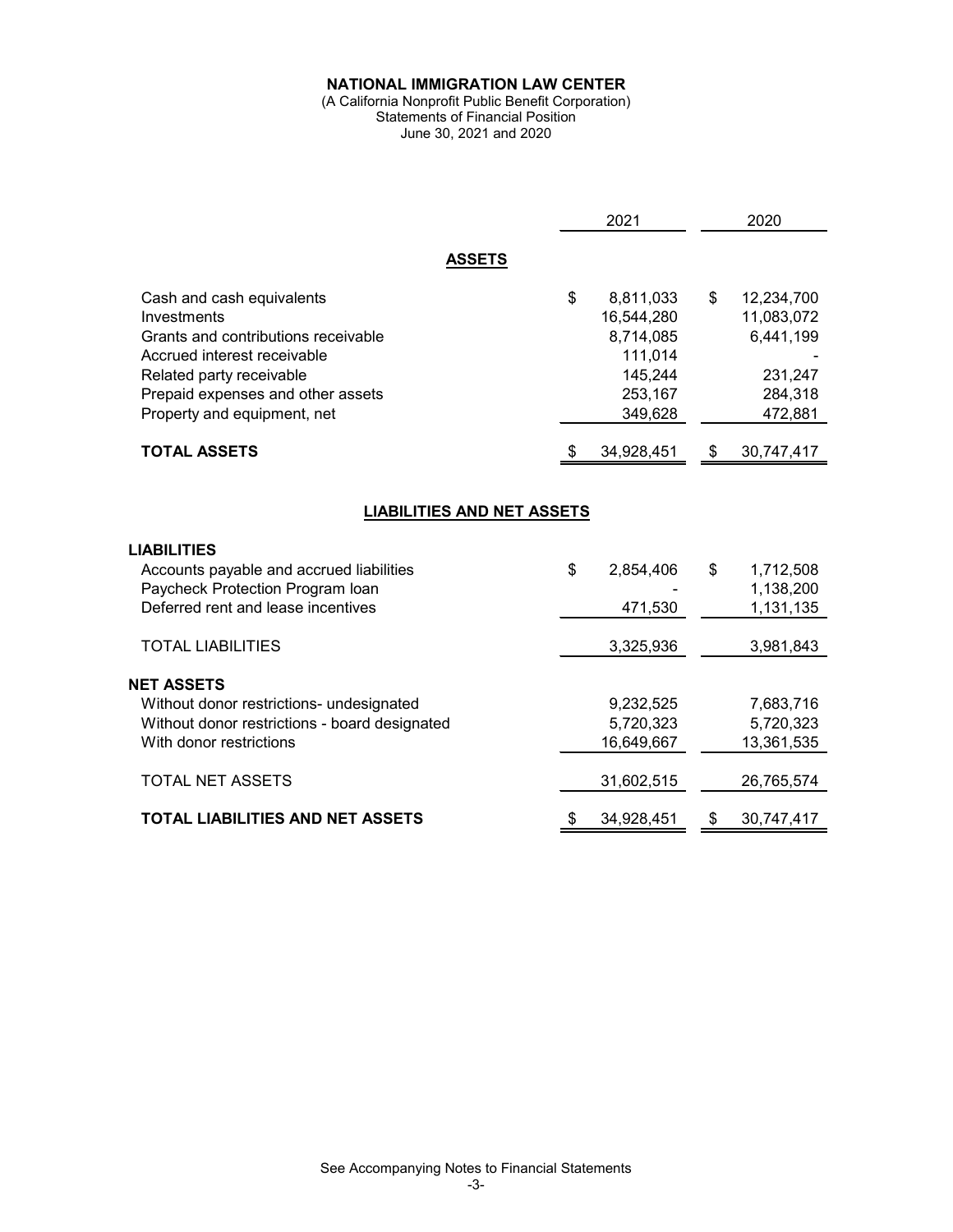(A California Nonprofit Public Benefit Corporation) Statement of Activities and Changes in Net Assets For the Year Ended June 30, 2021

|                                        | <b>Without Donor</b><br>Restriction | <b>With Donor</b><br>Restriction | Total        |
|----------------------------------------|-------------------------------------|----------------------------------|--------------|
| <b>REVENUES AND SUPPORT</b>            |                                     |                                  |              |
| Grants                                 | \$                                  |                                  | \$18,608,277 |
|                                        |                                     | \$18,608,277                     |              |
| General contributions                  | 2,814,838                           |                                  | 2,814,838    |
| Attorney fees awards                   | 33,500                              |                                  | 33,500       |
| Investment income, net                 | 1,477,932                           |                                  | 1,477,932    |
| Loan forgiveness - Paycheck Protection |                                     |                                  |              |
| Program                                | 1,146,620                           |                                  | 1,146,620    |
| Honorarium and rental income           | 6,553                               |                                  | 6,553        |
| Subtotal                               | 5,479,443                           | 18,608,277                       | 24,087,720   |
|                                        |                                     |                                  |              |
| Net assets released from restrictions  | 15,320,145                          | (15,320,145)                     |              |
| <b>Total Revenues and Support</b>      | 20,799,588                          | 3,288,132                        | 24,087,720   |
| <b>EXPENSES</b>                        |                                     |                                  |              |
| Program services                       | 14,532,340                          |                                  | 14,532,340   |
| General and administrative             | 2,978,921                           |                                  | 2,978,921    |
| Fundraising                            | 1,739,518                           |                                  | 1,739,518    |
| <b>Total Expenses</b>                  | 19,250,779                          |                                  | 19,250,779   |
| <b>CHANGE IN NET ASSETS</b>            | 1,548,809                           | 3,288,132                        | 4,836,941    |
| <b>NET ASSETS, Beginning of Year</b>   | 13,404,039                          | 13,361,535                       | 26,765,574   |
| <b>NET ASSETS, End of Year</b>         | \$14,952,848                        | \$16,649,667                     | \$31,602,515 |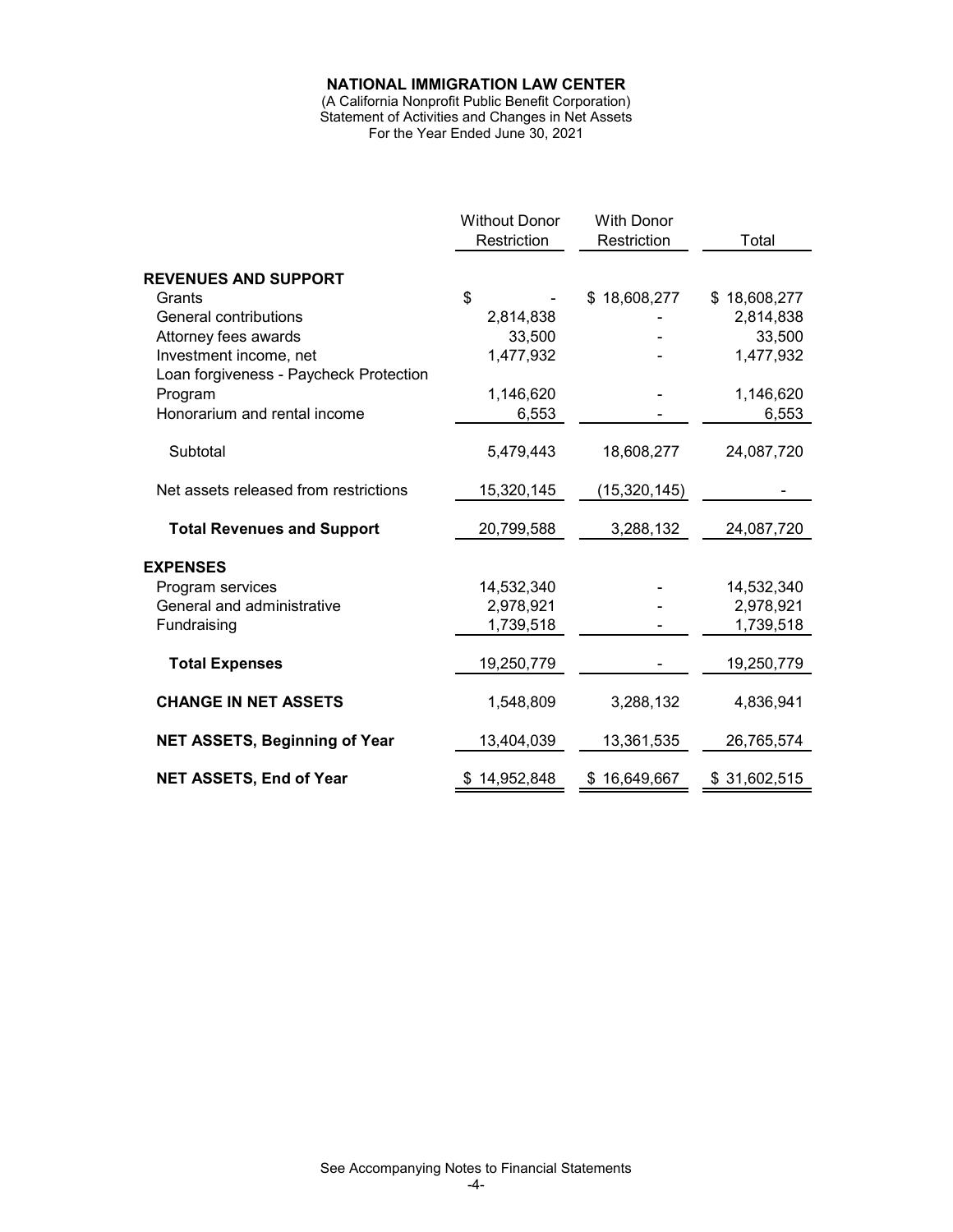(A California Nonprofit Public Benefit Corporation) Statement of Activities and Changes in Net Assets For the Year Ended June 30, 2020

|                                       | <b>Without Donor</b><br>Restriction | <b>With Donor</b><br>Restriction | Total            |
|---------------------------------------|-------------------------------------|----------------------------------|------------------|
|                                       |                                     |                                  |                  |
| <b>REVENUES AND SUPPORT</b>           |                                     |                                  |                  |
| Grants                                | \$                                  | \$13,291,079                     | \$13,291,079     |
| General contributions                 | 4,576,603                           |                                  | 4,576,603        |
| Special event income, net of \$28,985 |                                     |                                  |                  |
| direct costs                          | 49,320                              |                                  | 49,320           |
| Investment income, net                | 293,471                             |                                  | 293,471          |
| Training and conferences              | 74,618                              |                                  | 74,618           |
| Honorarium and other income           | 34,210                              |                                  | 34,210           |
| Subtotal                              | 5,028,222                           | 13,291,079                       | 18,319,301       |
|                                       |                                     |                                  |                  |
| Net assets released from restrictions | 11,819,319                          | (11,819,319)                     |                  |
| <b>Total Revenues and Support</b>     | 16,847,541                          | 1,471,760                        | 18,319,301       |
| <b>EXPENSES</b>                       |                                     |                                  |                  |
| Program services                      | 12,987,357                          |                                  | 12,987,357       |
| General and administrative            | 2,283,751                           |                                  | 2,283,751        |
| Fundraising                           | 1,351,786                           |                                  | 1,351,786        |
| <b>Total Expenses</b>                 | 16,622,894                          |                                  | 16,622,894       |
| <b>CHANGE IN NET ASSETS</b>           | 224,647                             | 1,471,760                        | 1,696,407        |
|                                       |                                     |                                  |                  |
| <b>NET ASSETS, Beginning of Year</b>  | 13,179,392                          | 11,889,775                       | 25,069,167       |
| <b>NET ASSETS, End of Year</b>        | \$13,404,039                        | \$13,361,535                     | 26,765,574<br>S. |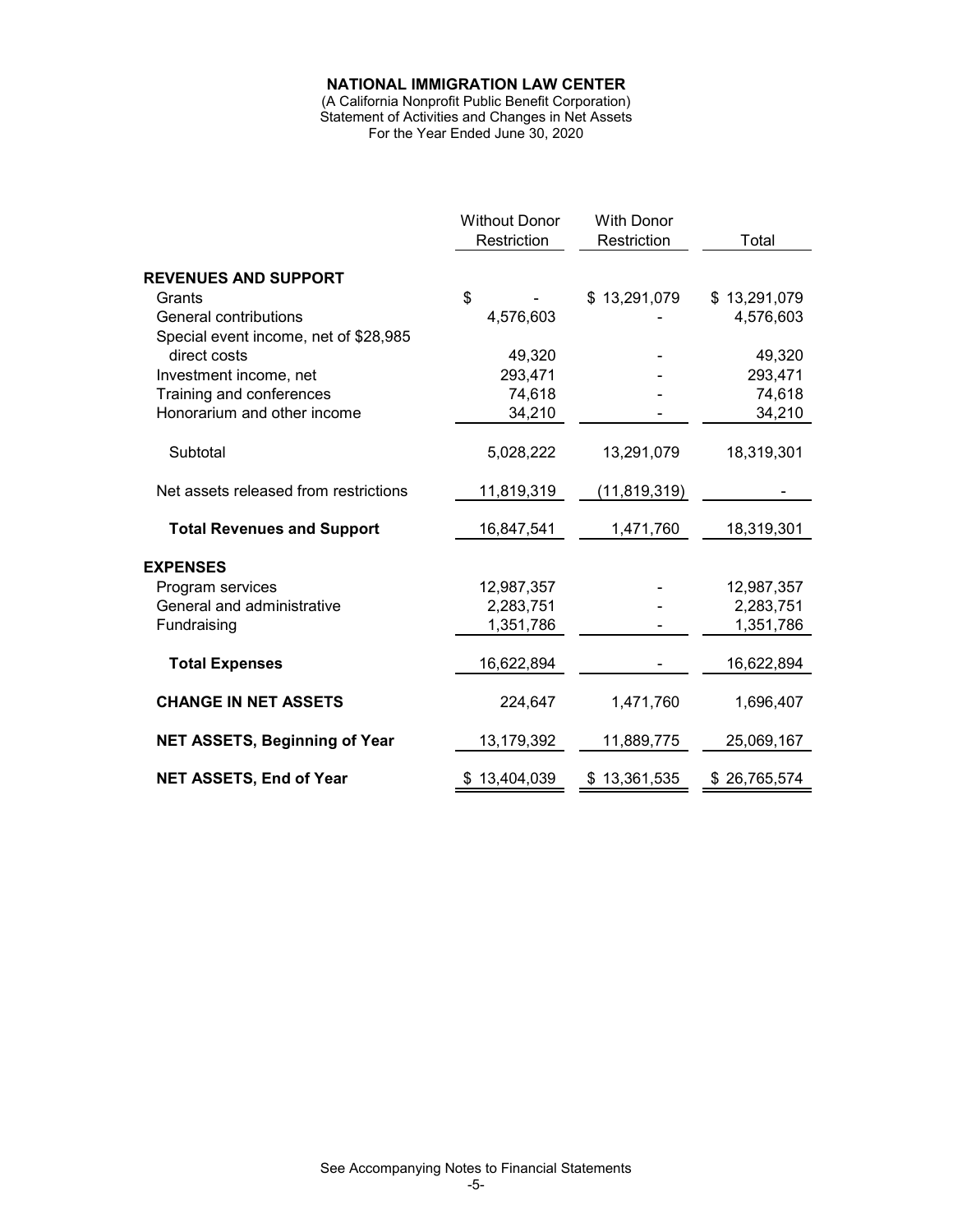(A California Nonprofit Public Benefit Corporation) Statement of Functional Expenses

For the Year Ended June 30, 2021

|                                       | Program<br>Services | General and<br>Administrative | Fundraising     | Total           |  |
|---------------------------------------|---------------------|-------------------------------|-----------------|-----------------|--|
|                                       |                     |                               |                 |                 |  |
| Personnel:                            |                     |                               |                 |                 |  |
| <b>Salaries</b>                       | 5,116,772<br>\$     | \$<br>1,374,334               | \$<br>800,816   | 7,291,922<br>\$ |  |
| Benefits and payroll taxes            | 1,107,562           | 298,513                       | 173,701         | 1,579,776       |  |
| <b>Total Personnel Costs</b>          | 6,224,334           | 1,672,847                     | 974,517         | 8,871,698       |  |
| Other Operating Expenses:             |                     |                               |                 |                 |  |
| Bank and payroll fees                 | 29,715              | 45,863                        | 4,652           | 80,230          |  |
| Bar dues and memberships              | 40,844              | 11,086                        | 3,772           | 55,702          |  |
| Board support                         | 2,455               | 659                           | 384             | 3,498           |  |
| Communication and telecommunication   | 358,382             | 30,453                        | 14,952          | 403,787         |  |
| Convening and conferences             | 2,632               | 495                           |                 | 3,127           |  |
| Consultants and contract services     | 3,671,976           | 411,133                       | 531,101         | 4,614,210       |  |
| Depreciation                          | 105,858             | 28,450                        | 16,574          | 150,882         |  |
| Donation fees and other               |                     |                               | 29,950          | 29,950          |  |
| Equipment maintenance and lease       | 8,682               | 2,334                         | 1,359           | 12,375          |  |
| Insurance                             | 32,715              | 8,792                         | 5,122           | 46,629          |  |
| Legal and accounting fees             |                     | 121,375                       |                 | 121,375         |  |
| Library                               | 98,573              | 2,127                         | 14,721          | 115,421         |  |
| Litigation                            | 13,092              |                               |                 | 13,092          |  |
| Marketing                             | 100,026             |                               | 15,743          | 115,769         |  |
| Miscellaneous                         | 3,871               | 5,196                         | 362             | 9,429           |  |
| Office supplies                       | 169,055             | 346,769                       | 83,270          | 599,094         |  |
| Postage and shipping                  |                     | 16,878                        |                 | 16,878          |  |
| Recruitment                           |                     | 13,482                        |                 | 13,482          |  |
| Rent                                  | 313,156             | 218,092                       | 35,526          | 566,774         |  |
| Staff development                     | 38,110              | 10,242                        | 5,967           | 54,319          |  |
| Staff meeting and retreats            | 22,561              | 28,867                        | 316             | 51,744          |  |
| Sub-grants to other organizations     | 3,283,500           |                               |                 | 3,283,500       |  |
| Travel                                | 12,803              | 3,781                         | 1,230           | 17,814          |  |
| <b>Total Other Operating Expenses</b> | 8,308,006           | 1,306,074                     | 765,001         | 10,379,081      |  |
| <b>Total Functional Expenses</b>      | 14,532,340          | 2,978,921<br>\$               | 1,739,518<br>\$ | \$19,250,779    |  |
| % of Total Expenses                   | 75%                 | 15%                           | 10%             | 100%            |  |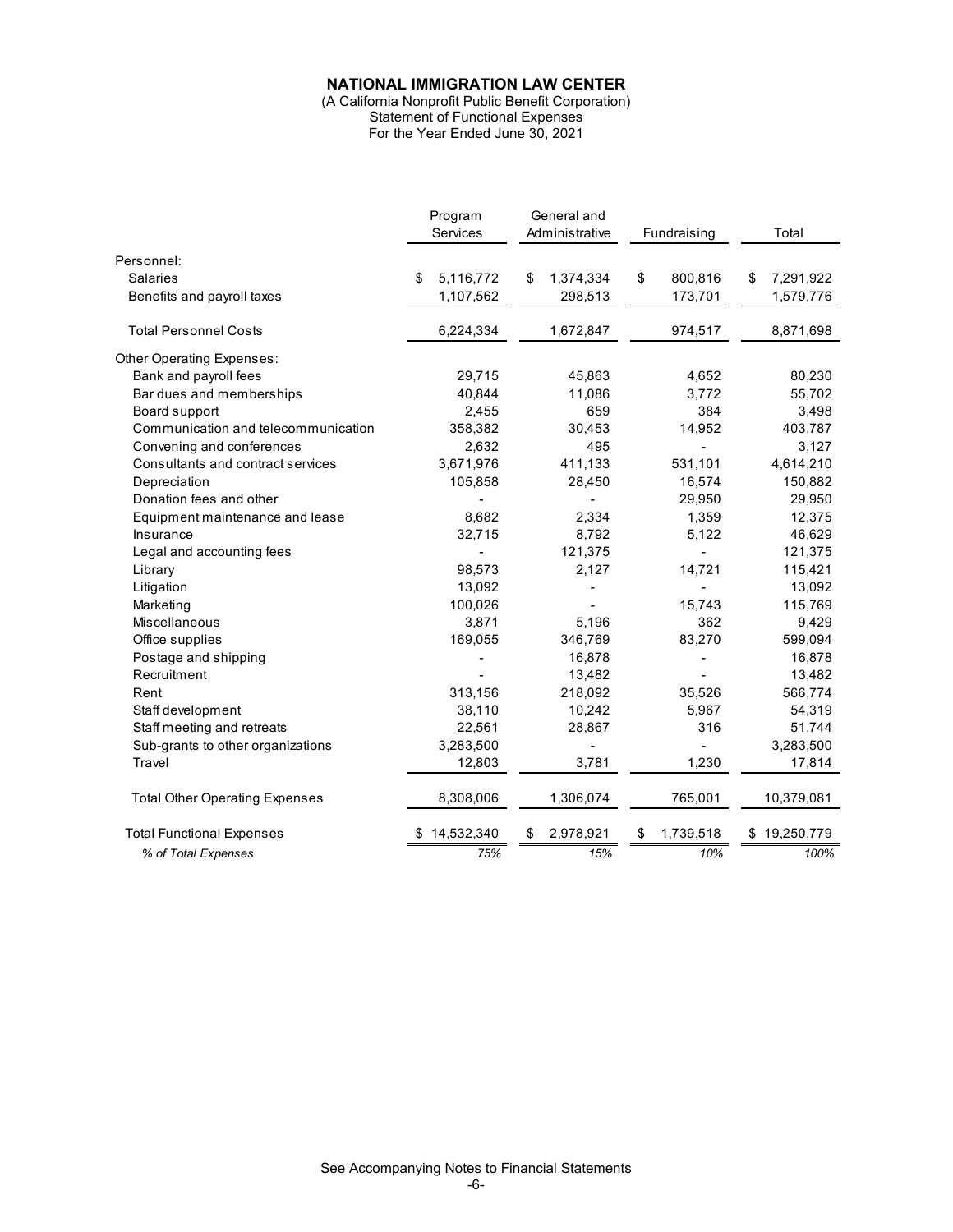(A California Nonprofit Public Benefit Corporation) Statement of Functional Expenses For the Year Ended June 30, 2020

|                                       | Program<br>Services | General and<br>Administrative | Fundraising              | Total            |
|---------------------------------------|---------------------|-------------------------------|--------------------------|------------------|
|                                       |                     |                               |                          |                  |
| Personnel:                            |                     |                               |                          |                  |
| Salaries                              | 5,001,103<br>\$     | 1,077,542<br>\$               | \$<br>716,037            | 6,794,682<br>\$  |
| Benefits and payroll taxes            | 997,300             | 297,911                       | 140,658                  | 1,435,869        |
| <b>Total Personnel Costs</b>          | 5,998,403           | 1,375,453                     | 856,695                  | 8,230,551        |
| Other Operating Expenses:             |                     |                               |                          |                  |
| Bank and payroll fees                 | 30,677              | 19,354                        | 4,070                    | 54,101           |
| Bar dues and memberships              | 27,201              | 5,088                         | 1,957                    | 34,246           |
| Board support                         | 34,071              | 8,121                         | 4,520                    | 46,712           |
| Communication and telecommunication   | 262,616             | 22,505                        | 17,032                   | 302,153          |
| Convening and conferences             | 99,298              | 3,265                         | 1,897                    | 104,460          |
| Consultants and contract services     | 2,456,436           | 156,298                       | 200,377                  | 2,813,111        |
| Depreciation                          | 97,096              | 23,143                        | 12,881                   | 133,120          |
| Donation fees and other               |                     |                               | 33,950                   | 33,950           |
| Equipment maintenance and lease       | 14,028              | 3,344                         | 1,861                    | 19,233           |
| Insurance                             | 56,217              | 13,400                        | 7,458                    | 77,075           |
| Legal and accounting fees             |                     | 64,516                        | $\overline{\phantom{a}}$ | 64,516           |
| Library                               | 86,895              | 2,996                         | 5,008                    | 94,899           |
| Litigation                            | 92,889              |                               | ÷                        | 92,889           |
| Marketing                             | 22,242              | 38                            | 18,162                   | 40,442           |
| <b>Miscellaneous</b>                  | 3,328               | 3,113                         | 647                      | 7,088            |
| Office supplies                       | 86,153              | 67,968                        | 31,955                   | 186,076          |
| Postage and shipping                  | 942                 | 15,940                        | 20,119                   | 37,001           |
| Recruitment                           |                     | 42,325                        |                          | 42,325           |
| Rent                                  | 452,504             | 358,705                       | 88,829                   | 900,038          |
| Staff development                     | 46,380              | 11,055                        | 6,153                    | 63,588           |
| Staff meeting and retreats            | 146,895             | 43,280                        | 17,943                   | 208,118          |
| Sub-grants to other organizations     | 2,722,870           |                               |                          | 2,722,870        |
| <b>Taxes</b>                          |                     | 8,724                         |                          | 8,724            |
| Travel                                | 250,216             | 35,120                        | 20,272                   | 305,608          |
| <b>Total Other Operating Expenses</b> | 6,988,954           | 908,298                       | 495,091                  | 8,392,343        |
| <b>Total Functional Expenses</b>      | 12,987,357          | 2,283,751<br>\$               | 1,351,786<br>S           | 16,622,894<br>\$ |
| % of Total Expenses                   | 78%                 | 14%                           | 8%                       | 100%             |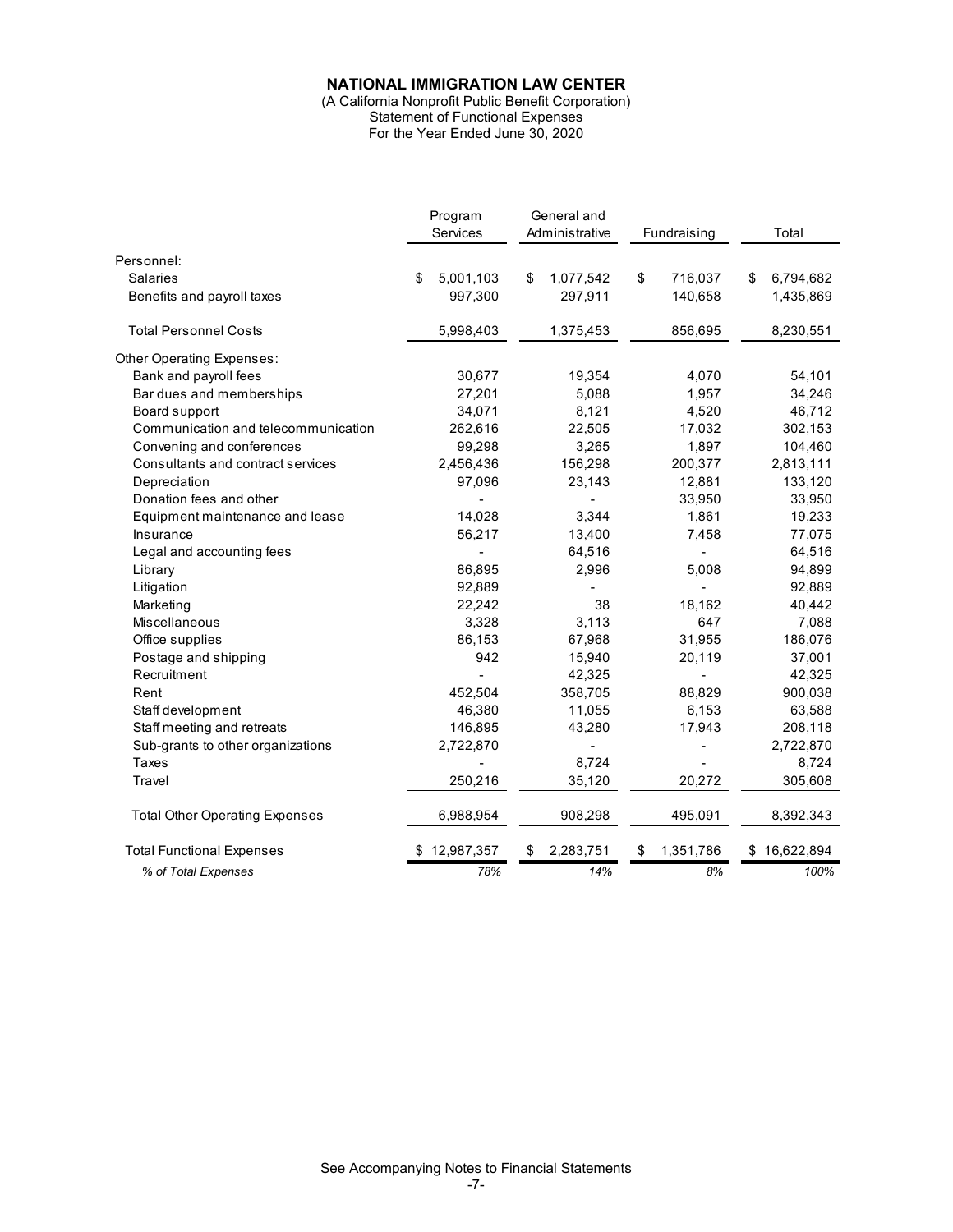(A California Nonprofit Public Benefit Corporation) Statements of Cash Flows For the Years Ended June 30, 2021 and 2020

|                                                            | 2021            | 2020             |
|------------------------------------------------------------|-----------------|------------------|
| <b>CASH FLOWS FROM OPERATING ACTIVITIES</b>                |                 |                  |
| Changes in net assets                                      | \$<br>4,836,941 | \$<br>1,696,407  |
|                                                            |                 |                  |
| Adjustments to reconcile changes in net assets to net      |                 |                  |
| cash provided by operating activities:                     |                 |                  |
| Depreciation                                               | 150,882         | 133,120          |
| Realized and unrealized (gains) losses on investments, net | (862, 476)      | 197,618          |
| Forgiveness of debt - Paycheck Protection Program Ioan     | (1, 138, 200)   |                  |
| (Increase) decrease in assets:                             |                 |                  |
| Grants and contributions receivable                        | (2,272,886)     | (1,407,941)      |
| Accrued interest receivable                                | (111, 014)      |                  |
| Related party receivable                                   | 86,003          | (203, 471)       |
| Prepaid expenses and other assets                          | 31,151          | 49,526           |
| Increase (decrease) in liabilities:                        |                 |                  |
| Accounts payable and other accrued liabilities             | 1,141,898       | 526,531          |
| Deferred rent and lease incentives                         | (659, 605)      | 134,463          |
|                                                            |                 |                  |
| <b>CASH PROVIDED BY OPERATING ACTIVITIES</b>               | 1,202,694       | 1,126,253        |
| <b>CASH FLOWS FROM INVESTING ACTIVITIES</b>                |                 |                  |
| Purchases of property and equipment                        | (27, 629)       | (70, 239)        |
| Proceeds from sale of investments                          | 7,279,411       | 5,158,305        |
| Cash paid for purchases of investments                     | (11, 878, 143)  | (6,863,124)      |
|                                                            |                 |                  |
| <b>CASH USED FOR INVESTING ACTIVITIES</b>                  | (4,626,361)     | (1,775,058)      |
|                                                            |                 |                  |
| CASH FLOWS PROVIDED BY FINANCING ACTIVITY                  |                 |                  |
| Proceeds from Paycheck Protection Program Ioan             |                 | 1,138,200        |
|                                                            |                 |                  |
| NET INCREASE (DECREASE) IN CASH AND CASH                   |                 |                  |
| <b>EQUIVALENTS</b>                                         | (3,423,667)     | 489,395          |
| CASH AND CASH EQUIVALENTS, Beginning of Year               |                 |                  |
|                                                            | 12,234,700      | 11,745,305       |
| CASH AND CASH EQUIVALENTS, End of Year                     | \$<br>8,811,033 | \$<br>12,234,700 |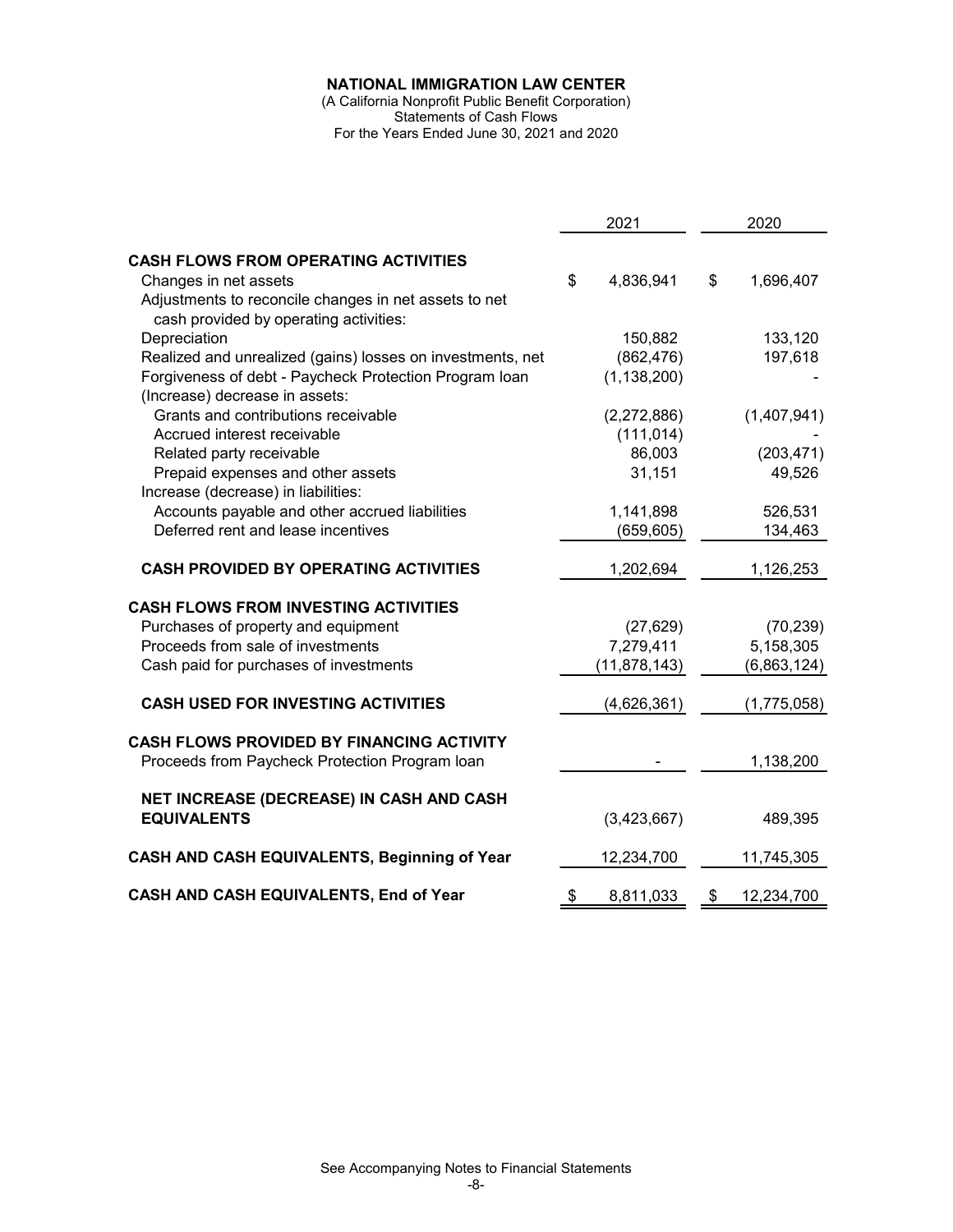# **NOTE 1 DESCRIPTION OF ORGANIZATION**

#### *Mission and History*

Established in 1979, the National Immigration Law Center (the "Organization" or NILC) is the leading national legal advocacy organization in the U.S. exclusively dedicated to defending and advancing the rights and opportunities of the most vulnerable immigrants and their loved ones. Believing that everyone living in the U.S. should have equal access to justice, resources, and economic opportunities that allow them to achieve their full human potential, NILC advances its mission through a racial, economic, and gender justice and equity lens, and works to challenge laws and policies that contribute to systemic inequities. Over the past four decades, NILC's litigation, advocacy, communications, and coalition-building efforts have helped make it possible for low-income immigrants to sustain healthy and secure lives.

#### *Organizational Goals and Strategies*

NILC's program priorities are focused on minimizing structural barriers to economic security that low-income immigrant families face on a daily basis and expanding their access to services and opportunities to thrive. With a people-centered (rather than policy-focused) orientation, the strategic framework guiding NILC's work is focused on advancing transformational social change. The Organization uses three, interconnected strategies to advance its mission: legal and policy advocacy to advance progressive, systemic policy solutions; movement-building to help build a healthier and more powerful immigrant justice movement; and narrative and culture change to shift public debate toward the notion that - no matter where a person is born or how much money they have - everyone has an equitable stake in shaping the country's future.

## *Qualifications, Reputation and Leadership Role*

NILC is a prominent leader in the immigrant justice movement, using its unparalleled authority on laws and public policy to ensure low-income immigrants across the country are treated with dignity and have the freedom and opportunity to thrive. Over the last four decades, NILC has played a leading role in shaping progressive policies, initiating creative litigation strategies that expand opportunities for immigrant families with low-incomes, and shaping groundbreaking research on messages that give advocates, policymakers, and other key spokespeople the tools they need to speak persuasively about the important and positive role those low-income immigrants play in U.S. society. NILC also roots its work in core values of partnership and shared leadership with directly affected communities. The Organization is widely respected as being a trusted, collaborative partner skilled at shared leadership. NILC staff is committed to coalitionbuilding and collaboration and believe strongly in lending legal and policy expertise to support organizing campaigns that build power locally. Over the years, NILC has also played a critical role in supporting emerging leaders and empowering them to build sustainable organizations.

## **NOTE 2 SUMMARY OF SIGNIFICANT ACCOUNTING POLICIES**

**Basis of Financial Presentation** – The accompanying financial statements are presented on the accrual basis of accounting in conformity with accounting principles generally accepted in the United States of America ("GAAP").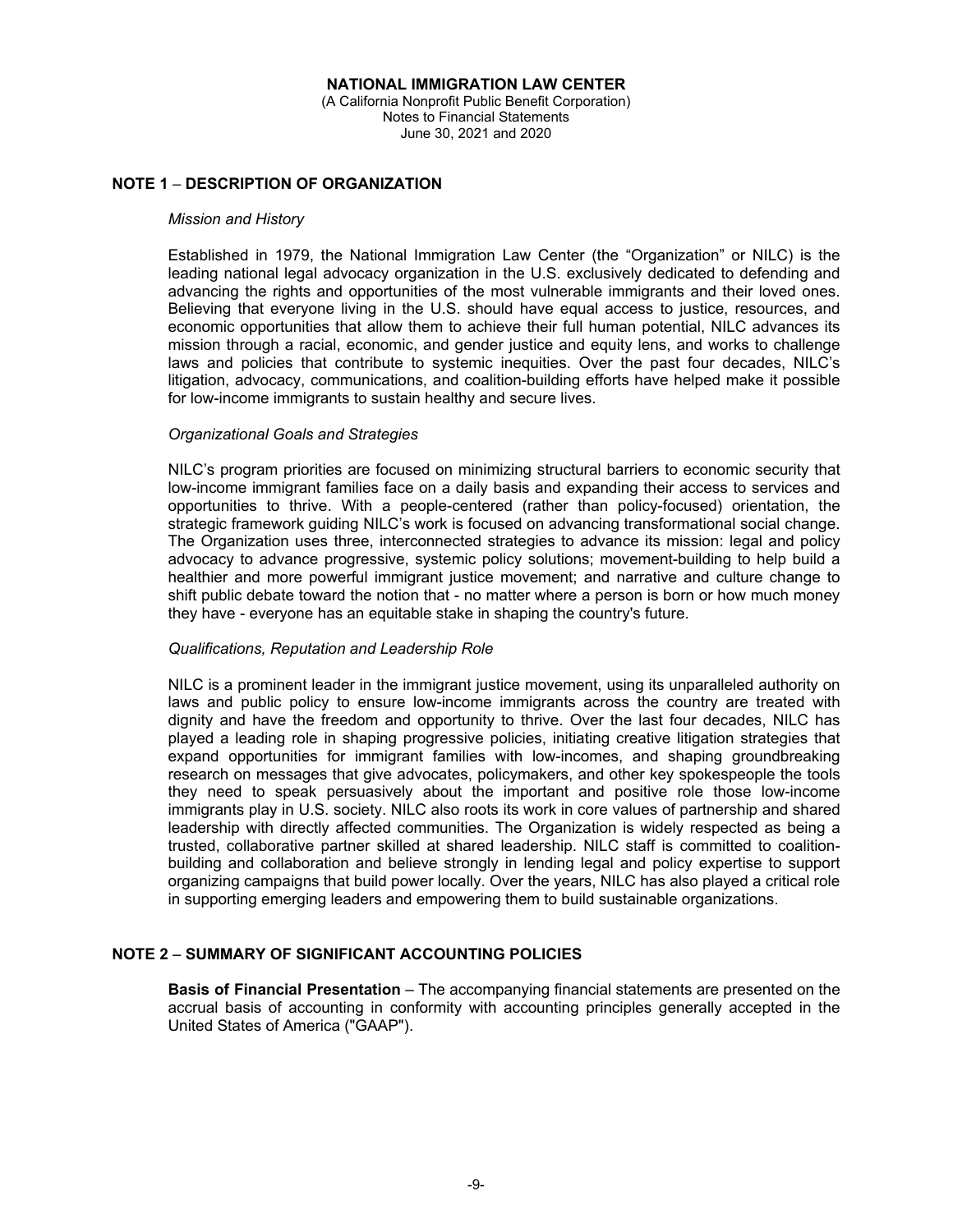## **NOTE 2 SUMMARY OF SIGNIFICANT ACCOUNTING POLICIES – (CONTINUED)**

**Classes of Net Assets** – To ensure observance of certain constraints and restrictions placed on the use of resources, the accounts of the Organization are maintained in accordance with the principles of net assets accounting. This is the procedure by which resources for various purposes are classified for accounting and reporting purposes into net asset classes that are in accordance with specified activities or objectives.

NILC recognizes contributions, including unconditional promises to give, as revenue in the period in which they are received. Revenues, gains, expenses, and losses are classified based on the existence or absence of donor–imposed restrictions. Accordingly, net assets of NILC and changes therein are classified and reported as follows:

- *Without Donor Restriction* These include net assets whose use is not restricted by donors, even though their use may be limited in other respects, such as by contract or by board designation. Net assets without donor restriction generally result from contributions and revenues generated by receiving interest from investments less expenses incurred in providing program-related services, raising general contributions, and performing administrative functions.
- *Without Donor Restrictions Board Designated* The Board has adopted a policy that the Organization maintain a reserve to fund core annual operating expenses. This fund is segregated from other funds and is to be only used in extraordinary circumstances. The reserved funds are not to be used to cover temporary cash flow needs. The Board has designated \$5.7 million for reserve funds.
- *With Donor Restriction* The Organization reports gifts of cash and other assets as support with donor restriction if they are received with donor stipulations that limit the use of the donated assets. When a donor restriction expires, that is when a stipulated time restriction ends or the purpose of the restriction is accomplished, net assets with donor restriction are reclassified to net assets without donor restriction and reported in the statement of activities as net assets released from program or time restrictions. Donor restrictions may also result in permanently restricted net assets, where resources are to be maintained permanently but permit the Organization to expend all of the income (or other economic benefits) derived from the donated assets.

**Revenue Recognition** – Contributions and pledges are recognized as revenue when they are unconditionally communicated. Grants represent contributions if resource providers receive no value in exchange for the assets transferred. Contributions and pledges are recorded at their fair value as support without donor restriction or support with donor restriction, depending on the absence or existence of donor-imposed restrictions as applicable. When a restriction expires (when a stipulated restriction ends or purpose restriction is accomplished), restricted net assets are reclassified to unrestricted net assets and reported in the statements of activities as net assets released from restrictions.

**Contributed Goods and Services** – Contributions of donated non-cash assets are recorded at fair value in the period received. Contributions of donated services are recognized if the services received (a) create or enhance long–lived assets, or (b) require specialized skills provided by individuals possessing those skills and would typically need to be purchased if not provided by donation. Some unpaid volunteers have made contributions of their time to the Organization. However, the value of these services is not reflected in these financial statements because the criteria for recognition have not been satisfied.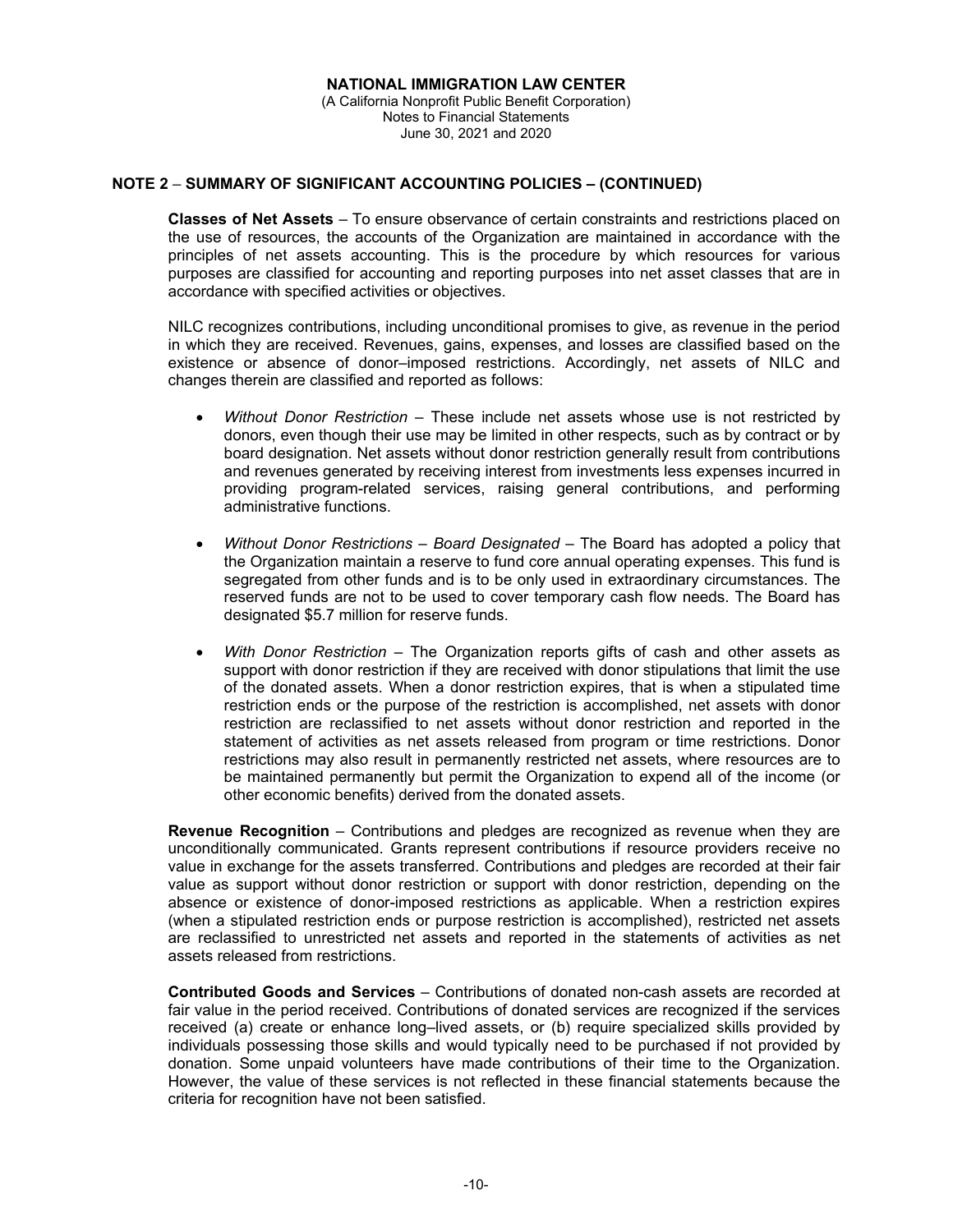## **NOTE 2 – SUMMARY OF SIGNIFICANT ACCOUNTING POLICIES – (CONTINUED)**

**Functional Allocation of Expenses** – The costs of providing programs and other activities have been presented in the statement of functional expenses. During the year, such costs are accumulated into separate groupings as either direct or indirect. Indirect or shared costs are allocated among program and support services by a method that best measures the relative degree of benefit, based on estimates determined by management. Accordingly, certain costs are allocated among program services and supporting services based on estimates of employees' time incurred, and occupancy related costs are allocated based on office space utilization.

**Cash and Cash Equivalents** – Cash and cash equivalents are short-term, highly liquid investments with maturities of three months or less at the time of purchase. The carrying value of cash and cash equivalents at June 30, 2021 and 2020 approximates its fair value.

**Pledges and Grants Receivable** – Unconditional promises to give, including grants recorded at estimated fair value, are recognized as revenues in the period received. NILC reports unconditional contributions as restricted support if they are received with donor stipulations that limit the use of the donated assets. Discounts for grants (grants due over one year) are recorded as reductions to contribution revenue and grants receivable. Discounts increase contribution revenue when the grant is received.

At June 30, 2021, and 2020, NILC evaluated the collectability of grants and contributions receivable and no allowance for uncollectible grants was considered necessary. All grants and contributions receivable at June 30, 2021, are expected to be collected as follows:

|                             | 2021      | 2020        |
|-----------------------------|-----------|-------------|
| Due within one year         | 8,607,785 | \$5,491,199 |
| Due within one to two years | 106,300   | 950,000     |
|                             |           |             |
|                             | 8,714,085 | \$6.441.199 |

**Investments** – All investments are reported at their fair values in the statement of financial position. Purchases and sales of investments are recorded on the trade date. Dividend income is recorded based on the record date. Interest income is recorded as earned on an accrual basis. Bond premiums and discounts are amortized to the first call date using a method that approximates the effective interest method. Realized gains and losses are recorded upon disposition of securities. Investment income and realized and unrealized gains and losses are recognized as unrestricted net assets unless their use is temporarily or permanently restricted by donors to a specified purpose or future period.

**Risks and Uncertainties** – NILC utilizes various investment instruments. Investment securities, in general, are exposed to various risks, such as interest rate changes, credit availability, and overall market volatility. Due to the level of risk associated with certain investment securities, it is reasonably possible that changes in values of investment securities will occur in the near term. Such changes could materially affect the amounts reported in the statement of financial position.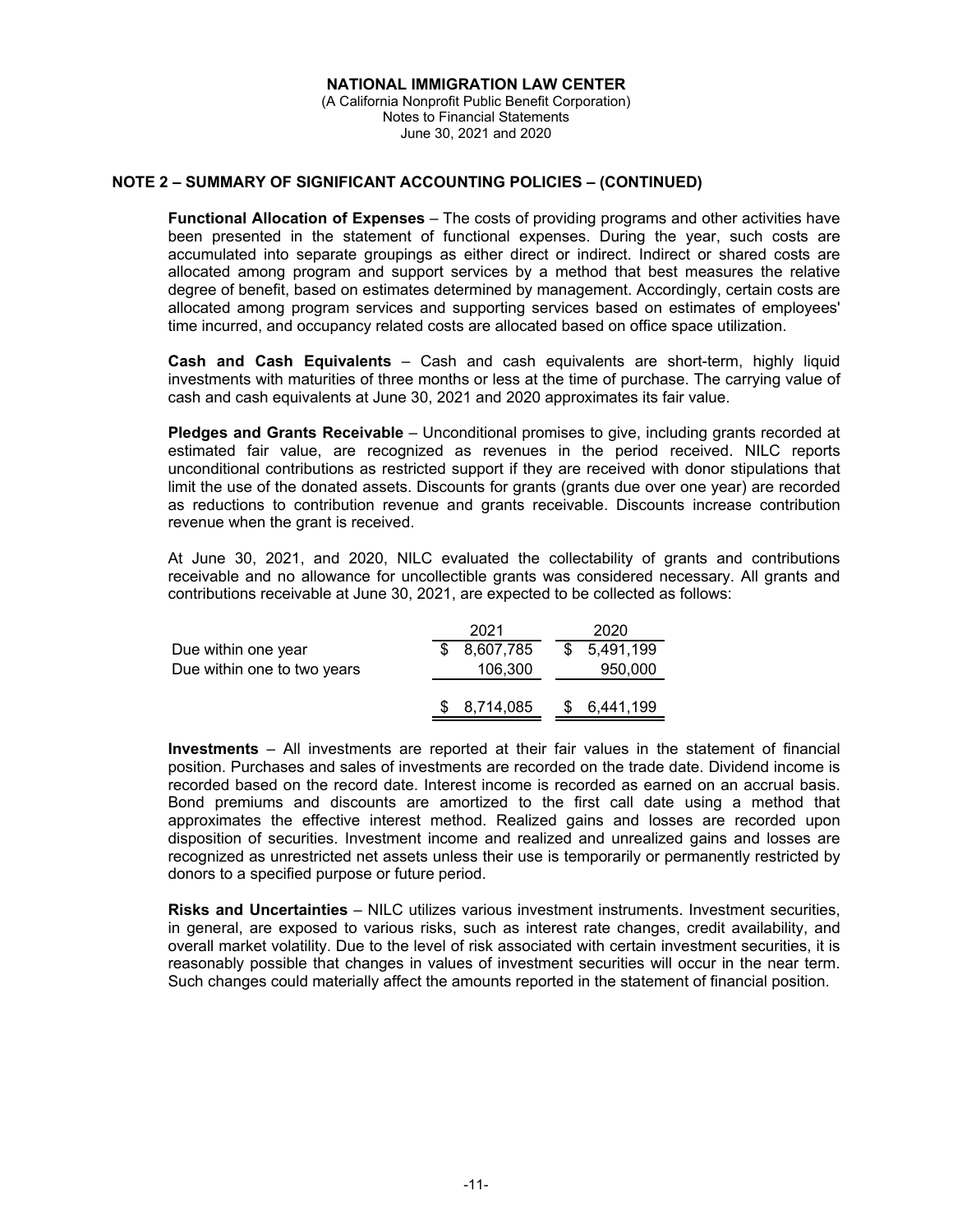## **NOTE 2 – SUMMARY OF SIGNIFICANT ACCOUNTING POLICIES – (CONTINUED)**

**Property and Equipment** – Property and equipment are stated at cost or, if contributed, at fair value at the date of contribution. Property and equipment are capitalized if the cost of an asset is greater than or equal to \$5,000 and the useful life is greater than two years. Major improvements and replacements of property and equipment are capitalized. Maintenance and repairs that do not improve or extend the lives of property and equipment are charged to expense as incurred. When assets are sold or retired, their cost and related accumulated depreciation are removed from the accounts and any gain or loss is reported in the statement of activities. Provision for the depreciation and amortization is computed on a straight-line basis over the estimated useful lives of the related assets. The Organization holds assets with estimate useful lives that range from 3 to 8 years.

**Long-Lived Assets** – The Organization reviews long-lived assets for impairment whenever events or changes in circumstances indicate that the book value of the assets may not be recoverable. An impairment loss is recognized when the sum of the undiscounted cash future cash flows is less than the carrying amount of the asset, in which case a write–down is recorded to reduce the related asset to its estimated fair value. No such impairment losses were recognized on long-lived assets during the years ended June 30, 2021 and 2020. During the year ended June 30, 2021, the Organization disposed of \$128,345 fully depreciated long-lived assets.

**Fair Value of Financial Instruments** – Financial Accounting Standards Board Accounting Standards Codification ("ASC") Topic No. 820, *"Fair Value Measurements and Disclosures"* ("ASC 820"), applies to all assets and liabilities that are recognized or disclosed at fair value on a recurring basis. ASC 820 defines fair value as the price that would be received upon sale of an asset or paid upon transfer of a liability in an orderly transaction between market participants at the measurement date and in the principal or most advantageous market for that asset or liability. In addition to defining fair value, ASC 820 expands the disclosure requirements around fair value and establishes a fair value hierarchy for valuation inputs.

The statement requires that assets and liabilities carried at fair value be classified and disclosed in one of the following three categories:

- Level 1: Quoted market prices in active markets for identical assets or liabilities
- Level 2: Observable market-based inputs or unobservable inputs that are corroborated by market data
- Level 3: Unobservable inputs that are not corroborated by market data

For cash and cash equivalents, accounts receivable, accounts payable and accrued expenses, the carrying amounts of these financial instruments represent a reasonable estimate of fair values due to their short-term maturities.

#### **Concentrations of Risks**

*Grants and contributions receivable* – As of June 30, 2021 and 2020, 69% and 59% of grants and contributions receivable due were concentrated among two donors.

*Contribution Revenues* – For the year ended June 30, 2021, one donor comprised more than 10% of total revenues. For the year ended June 30, 2020, one donor comprised more than 10% of total revenues.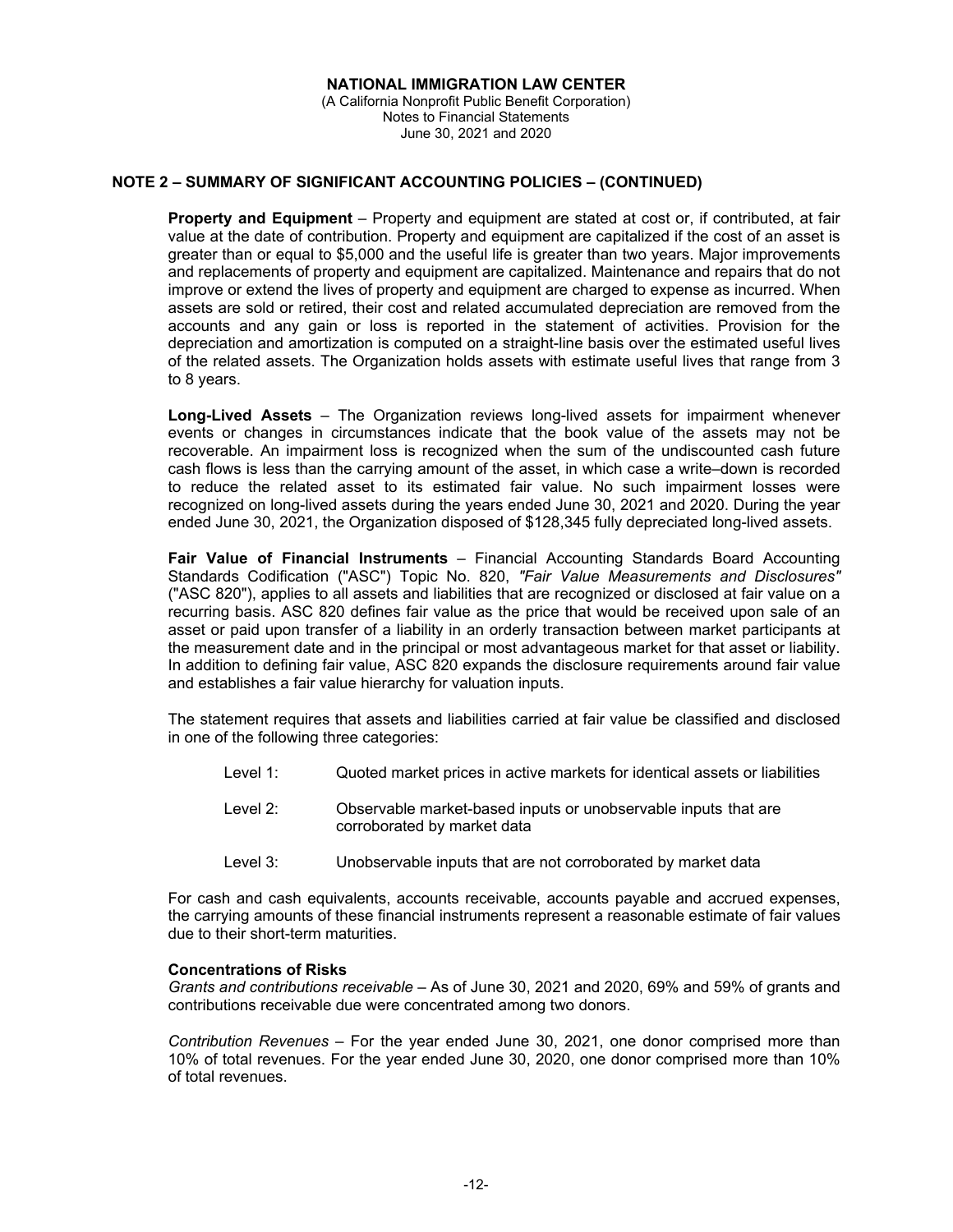## **NOTE 2 – SUMMARY OF SIGNIFICANT ACCOUNTING POLICIES – (CONTINUED)**

*Financial instruments* – Financial instruments that potentially expose the Organization to concentrations of credit risk consist of cash and cash equivalents. The Organization maintains its bank accounts at high-credit quality financial institutions. Accounts at these institutions are insured by the Federal Deposit Insurance Corporation ("FDIC") up to \$250,000. At times, cash in these accounts may exceed the insured amounts. The Organization has not experienced any losses in such accounts and believes it is not exposed to any significant credit risk on its cash.

Substantially all of the Organization's security positions are held by one brokerage firm. The Organization is subject to credit risk to the extent any investment manager or broker with whom it conducts business is unable to fulfill contractual obligations on its behalf. The Organization monitors the financial condition of the investment manager and its practices for the selection of brokers and does not anticipate any losses from any of these counterparties.

**Income Taxes** – The Organization is exempt from taxation under Internal Revenue Code ("IRC") Section 501(c)(3) and California Revenue and Taxation Code Section 23701(d). In accordance with Financial Accounting Standards Board ("FASB") Accounting Standards Codification ("ASC") Topic No. 740, "Income Taxes," the Organization recognizes the impact of tax positions in the financial statements if those positions will more likely than not be sustained on audit, based on the technical merits of the position. The Organization is exempt from income taxes but is subject to unrelated business income tax for income from operating activities not related to their exempt purpose. Unrelated business income is taxed based on the applicable statutory federal and state income tax rates for for-profit organizations. The Organization has no recognized or derecognized tax benefits, tax penalties or related interest. The Organization's income tax returns remain subject to examination for all tax years ended on or after June 30, 2018 with regard to all tax positions and results reported.

**Recently Issued Accounting Pronouncements** – In February 2016, the FASB issued ASU 2016–02, *"Leases"* (Topic 842). This pronouncement requires a lessee to recognize a right-of-use asset and a lease liability under most operating leases in its balance sheet. For non-public entities, the standard is effective for fiscal years beginning after December 15, 2021, and interim periods beginning the following year. Early adoption is permitted. The new standard must be adopted using a modified retrospective transition and provides for certain practical expedients during the period of adoption. Transition will require application of the new guidance at the beginning of the earliest comparative period presented. Management is currently evaluating the impact this change in accounting standards will have on NILC's financial statements and related disclosures.

**Use of Estimates** – The preparation of financial statements in conformity with GAAP requires management to make estimates and assumptions that affect the reported amounts of assets and liabilities and disclosure of contingent assets and liabilities at the date of the financial statements. Estimates also affect the reported amounts of revenues and expenses during the reporting period. Actual results could differ from these estimates.

**Reclassifications** – Certain amounts from prior year have been reclassified to conform to the current year presentation.

**Subsequent Events** – Subsequent events have been evaluated through March 23, 2022, the date the financial statements were available to be issued.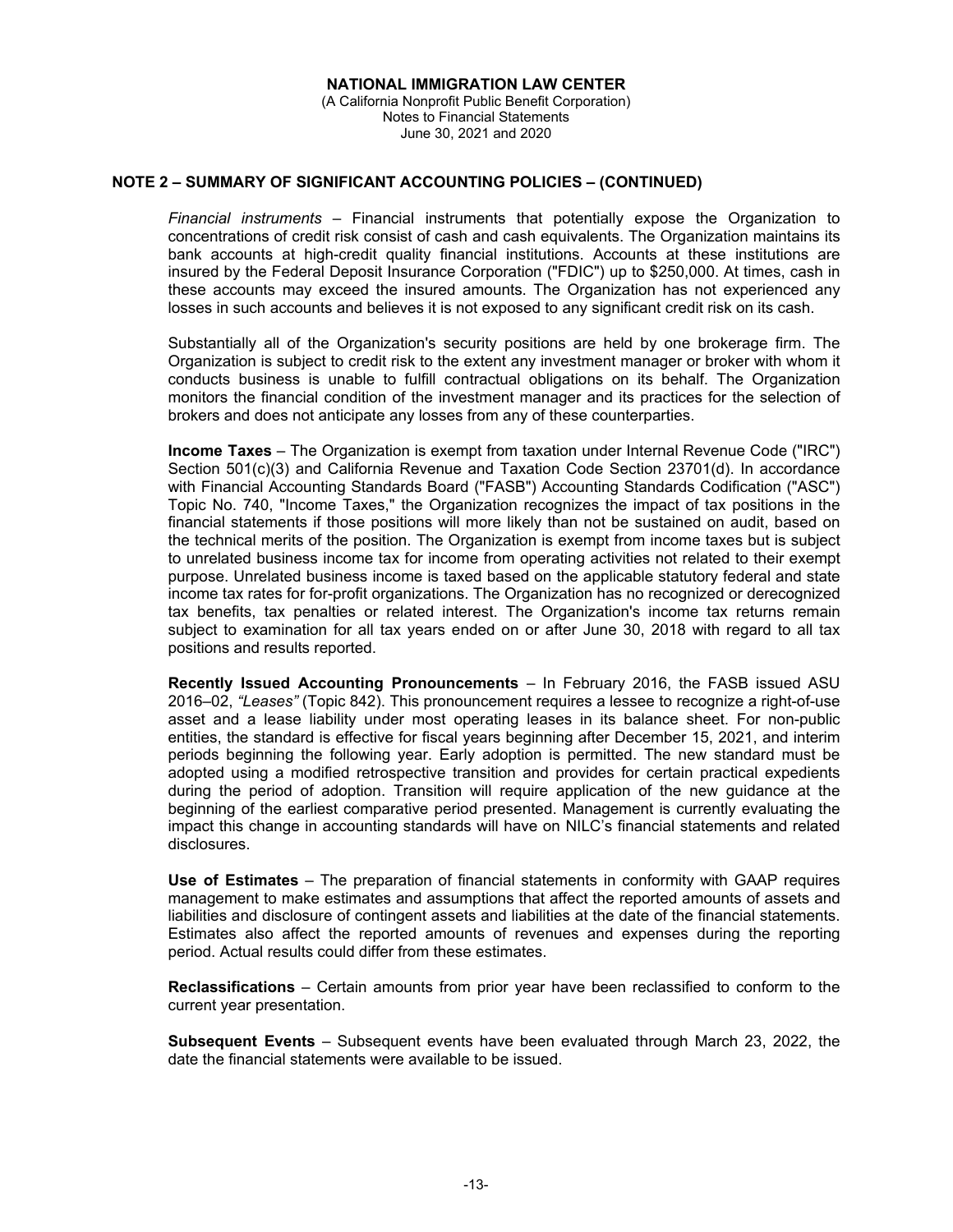(A California Nonprofit Public Benefit Corporation) Notes to Financial Statements June 30, 2021 and 2020

## **NOTE 3 LIQUIDITY AND AVAILABLE RESOURCES**

Financial assets consist of the Organization's cash and cash equivalents, investments, and net grants and contributions receivable. The following represents the Organization's financial assets available to meet cash needs for general expenditures within one year as of June 30, 2021 and 2020. Financial assets are considered unavailable if not liquid or convertible within one year.

|                                                           | Years Ended June 30, |                  |
|-----------------------------------------------------------|----------------------|------------------|
|                                                           | 2021                 | 2020             |
| Cash and cash equivalents                                 | 8,811,033<br>\$      | \$12,234,700     |
| <b>Investments</b>                                        | 16,544,280           | 11,083,072       |
| Grants and contributions receivables due within one year  | 8,607,785            | 5,491,199        |
| Subtotal                                                  | 33.963.098           | 28,808,971       |
| Less: Amounts restricted by donors                        | (16, 649, 667)       | (13, 361, 535)   |
| Less: Amounts designated by board for long-term purposes  | (5,720,323)          | (5,720,323)      |
| Financial assets available to meet cash needs for general |                      |                  |
| expenditures within one year                              | \$11.593.108         | 9.727.113<br>\$. |

The Organization considers contributions restricted for programs which are ongoing, major, and central to its annual operations to be available to meet cash needs for general expenditures.

The Organization manages its liquidity and reserves by following three guiding principles: operating within a prudent range of financial soundness and stability, maintaining adequate liquid assets to fund near-term operating needs, and maintaining sufficient reserves to provide reasonable assurance that obligations will be discharged.

Although the Organization does not intend to spend from its board-designated funds, in the event the need arises to utilize board-designated funds for liquidity purposes, the board-designated funds could be drawn upon through board resolution.

## **NOTE 4 INVESTMENTS**

The following tables represent information about the Organization's investments that are measured at fair value on a recurring basis and that indicate the fair value hierarchy of the valuation techniques utilized to determine such fair value. NILC's investments were classified by level within the valuation hierarchy as follows:

|                                 | Fair Value Designation |              |   |         |   |                           |
|---------------------------------|------------------------|--------------|---|---------|---|---------------------------|
| June 30, 2021                   | Level 1                | Level 2      |   | Level 3 |   | Total                     |
| Fixed income<br><b>Equities</b> | 4,582,609<br>1,871,797 | \$10,089,874 | ۰ | \$.     | ۰ | \$14,672,483<br>1,871,797 |
|                                 | 6,454,406              | \$10,089,874 |   | \$      | ۰ | \$16,544,280              |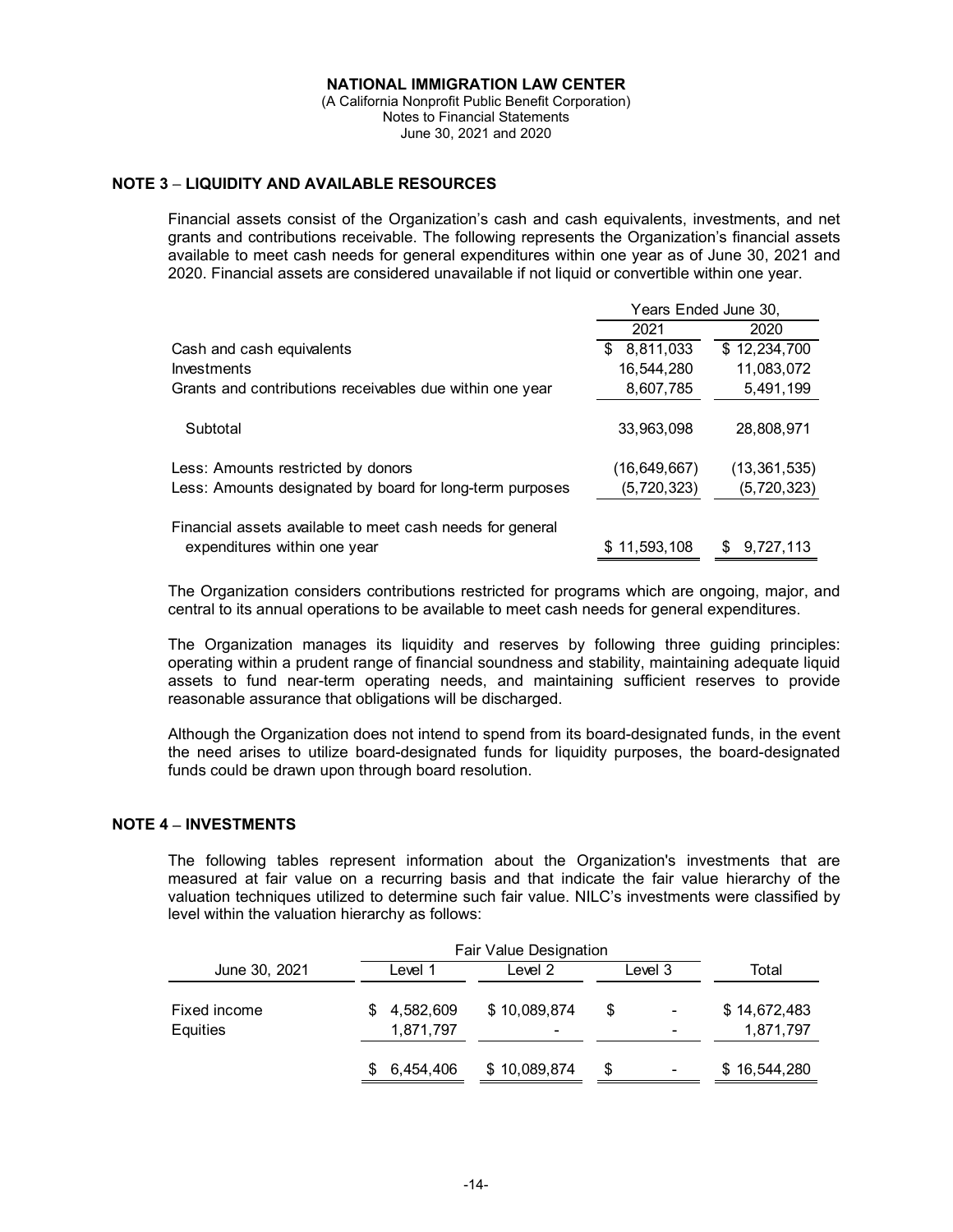# **NOTE 4 INVESTMENTS – (CONTINUED)**

|                          | Fair Value Designation |                        |    |                                       |    |         |                        |
|--------------------------|------------------------|------------------------|----|---------------------------------------|----|---------|------------------------|
| June 30, 2020            |                        | Level 1                |    | Level 2                               |    | Level 3 | Total                  |
| Fixed income<br>Equities |                        | 4,035,964<br>1,350,132 | \$ | 5,696,976<br>$\overline{\phantom{0}}$ | \$ |         | 9,732,940<br>1,350,132 |
|                          |                        | 5,386,096              |    | 5,696,976                             | \$ | ۰       | \$11,083,072           |

The fair values of fixed income securities determined by Level 2 inputs were valued utilizing observable data points such as interest rates and yield curves at June 30, 2021 and 2020.

The cost basis and corresponding fair value of the Organization's investment holdings as of June 30, 2021 and 2020 are summarized as follows:

|              | June 30, 2021 |              | June 30, 2020   |              |  |  |
|--------------|---------------|--------------|-----------------|--------------|--|--|
|              | Cost Basis    | Fair Value   |                 | Fair Value   |  |  |
| Fixed income | \$14,530,343  | \$14,672,483 | \$<br>9,896,697 | \$9,732,940  |  |  |
| Equities     | 1,164,293     | 1,871,797    | 1,128,431       | 1,350,132    |  |  |
|              |               |              |                 |              |  |  |
|              | \$15,694,636  | \$16,544,280 | \$11,025,128    | \$11,083,072 |  |  |

Net investment income is summarized as follows:

|                                  | Years Ended June 30, |           |   |            |
|----------------------------------|----------------------|-----------|---|------------|
|                                  |                      | 2021      |   | 2020       |
| Interest and dividends           | \$                   | 631.498   | S | 502.883    |
| Realized gains and losses, net   |                      | 185.012   |   | (100, 117) |
| Unrealized gains and losses, net |                      | 677.464   |   | (97, 501)  |
| Investment fees                  |                      | (16, 042) |   | (11, 794)  |
|                                  | SS.                  | 1,477,932 | S | 293,471    |

## **NOTE 5 RELATED PARTY TRANSACTIONS**

Established in 2013 as the 501(c)(4) affiliate of NILC, the NILC Immigrant Justice Fund's ("IJF") mission is focused on building immigrant power and advancing effective and fair immigration policy through civic engagement campaigns.

NILC and IJF entered into a Resource Sharing Agreement for the reasonable allocation between the parties of the expense associated with the use of shared resources. The parties share office space, furniture and equipment and certain human resources.

During the years ended June 30, 2021 and 2020, NILC charged IJF \$831,990 and \$763,367, respectively, for shared resources.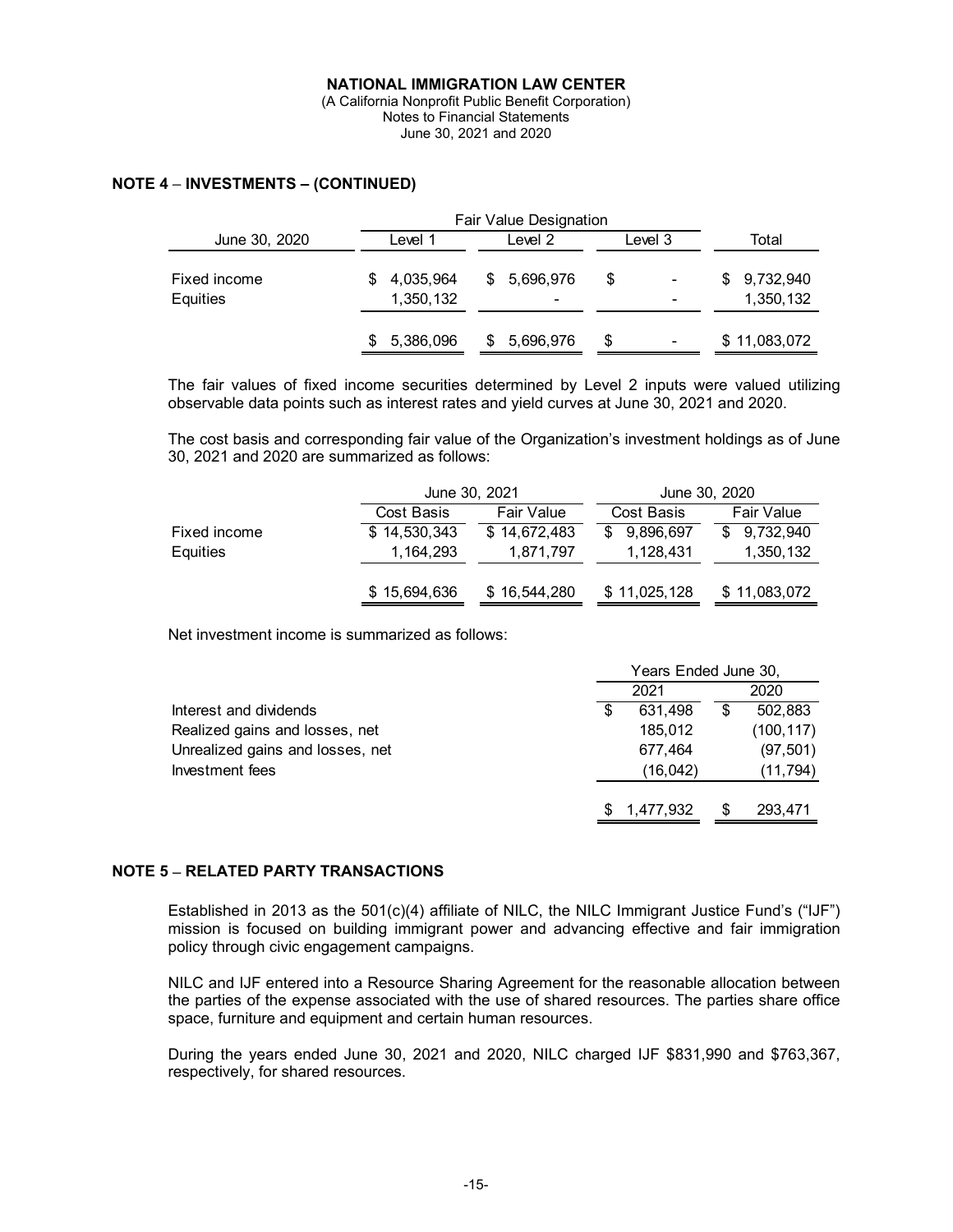## **NOTE 5 RELATED PARTY TRANSACTIONS – (CONTINUED)**

At June 30, 2021 and at June 30, 2020, IJF owed NILC \$145,244 and \$231,137, respectively. The receivables are unsecured, bear interest at 0.5% per month and are settled during the ordinary course of business. NILC collected these receivable balances from IJF subsequent to each respective fiscal year end.

During the years ended June 30, 2021 and 2020, NILC awarded a \$1,095,000 grant and a \$900,000 grant, respectively to IJF for promoting and advancing just and humane immigration policies.

## **NOTE 6 PROPERTY AND EQUIPMENT**

Property and equipment at June 30, 2021 and 2020 consisted of:

|                                | June 30, |            |    |            |
|--------------------------------|----------|------------|----|------------|
|                                |          | 2021       |    | 2020       |
| Furniture and office equipment | S        | 221,493    | \$ | 247,784    |
| Leasehold improvements         |          | 425,150    |    | 489,526    |
| Library and software           |          |            |    | 10,049     |
|                                |          |            |    |            |
|                                |          | 646,643    |    | 747,359    |
| Accumulated depreciation       |          | (297, 015) |    | (274, 478) |
|                                | \$       | 349,628    |    | 472,881    |

Depreciation expense for the years ended June 30, 2021 and 2020 was \$150,882 and \$133,120, respectively. During the year ended June 30, 2021, NILC disposed of \$128,345 of fully depreciated property and equipment.

## **NOTE 7 ACCOUNTS PAYABLE AND ACCRUED LIABILITIES**

Accounts payable and accrued liabilities at June 30, 2021 and 2020 consisted of:

|                                | June 30,  |              |  |  |
|--------------------------------|-----------|--------------|--|--|
|                                | 2021      | 2020         |  |  |
| Trade payables                 | 1,980,543 | 942,660<br>S |  |  |
| Accrued vacation               | 692,640   | 669,797      |  |  |
| Accrued wages and withholdings | 181,223   | 100,051      |  |  |
|                                |           |              |  |  |
|                                | 2,854,406 | 1,712,508    |  |  |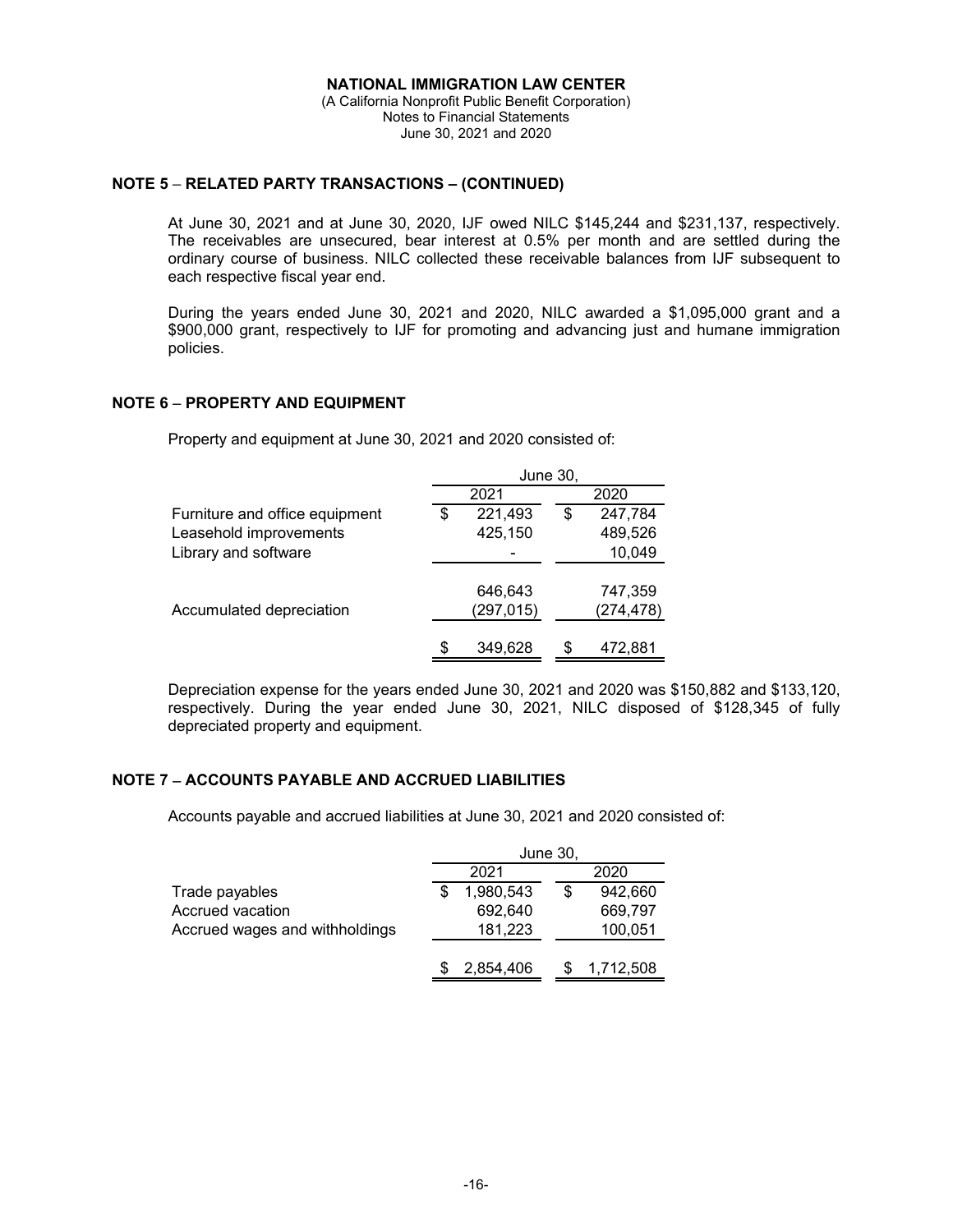(A California Nonprofit Public Benefit Corporation) Notes to Financial Statements June 30, 2021 and 2020

## **NOTE 8 LONG-TERM DEBT – PAYCHECK PROTECTION PROGRAM LOAN**

On May 12, 2020, NILC borrowed \$1,138,200 under the Paycheck Protection Program ("PPP") offered by the United States Small Business Administration ("SBA"). The interest rate on the loan was 1.0% per annum. The loan was forgiven on February 12, 2021. The accompanying statement of activities for the year ended June 30, 2021, reflects \$1,146,620 of other income reflecting the forgiven loan and accrued interest.

## **NOTE 9 NET ASSETS WITH DONOR RESTRICTION**

Net assets with donor restriction included the following changes as of June 30, 2021 and 2020:

|                        | June 30,          |                  |                   | June 30,         |
|------------------------|-------------------|------------------|-------------------|------------------|
|                        | 2020              | Additions        | Releases          | 2021             |
| Purpose restricted     | 3,161,619<br>\$   | 7,133,184<br>\$  | (6,666,460)<br>\$ | \$<br>3,628,343  |
| Time restricted        | 9.199.916         | 11,475,093       | (8,653,685)       | 12,021,324       |
| Permanently restricted | 1,000,000         |                  |                   | 1,000,000        |
|                        | 13,361,535<br>S.  | 18,608,277<br>\$ | \$(15,320,145)    | 16,649,667<br>S  |
|                        |                   |                  |                   |                  |
|                        | June 30,          |                  |                   | June 30,         |
|                        | 2019              | Additions        | <b>Releases</b>   | 2020             |
| Purpose restricted     | 2,682,489<br>S    | 4,537,767<br>S   | (4,058,637)<br>S  | 3,161,619<br>\$  |
| Time restricted        | 8,207,286         | 8,753,312        | (7,760,682)       | 9,199,916        |
| Permanently restricted | 1,000,000         |                  |                   | 1,000,000        |
|                        | 11,889,775<br>\$. | 13,291,079<br>\$ | \$ (11,819,319)   | 13,361,535<br>\$ |

# **NOTE 10 – ENDOWMENT**

The Organization's endowment fund, the Special Operating Reserve ("SOR" or "Fund"), was established in 2013 with a contribution of \$1,000,000 from a foundation. The purpose of the endowment fund is to help manage urgent fiscal and leadership issues that could cause significant disruption of program activities. The Fund may be used to safeguard NILC from unforeseen economic circumstances that could cause significant disruption of program activities and safeguard NILC from unforeseen major donor losses. The Fund may also be used to help NILC overcome major challenges such as an unexpected transition of the executive director. The endowment funds may only be drawn after approval by the board of directors, including a finding that the conditions for release of the funds have occurred.

The Fund is intended to be a long-term asset for the Organization, so any withdrawals should be considered temporary. At the time of such withdrawal, the board shall establish a plan to replenish the borrowed funds and share the plan with the contributing foundation.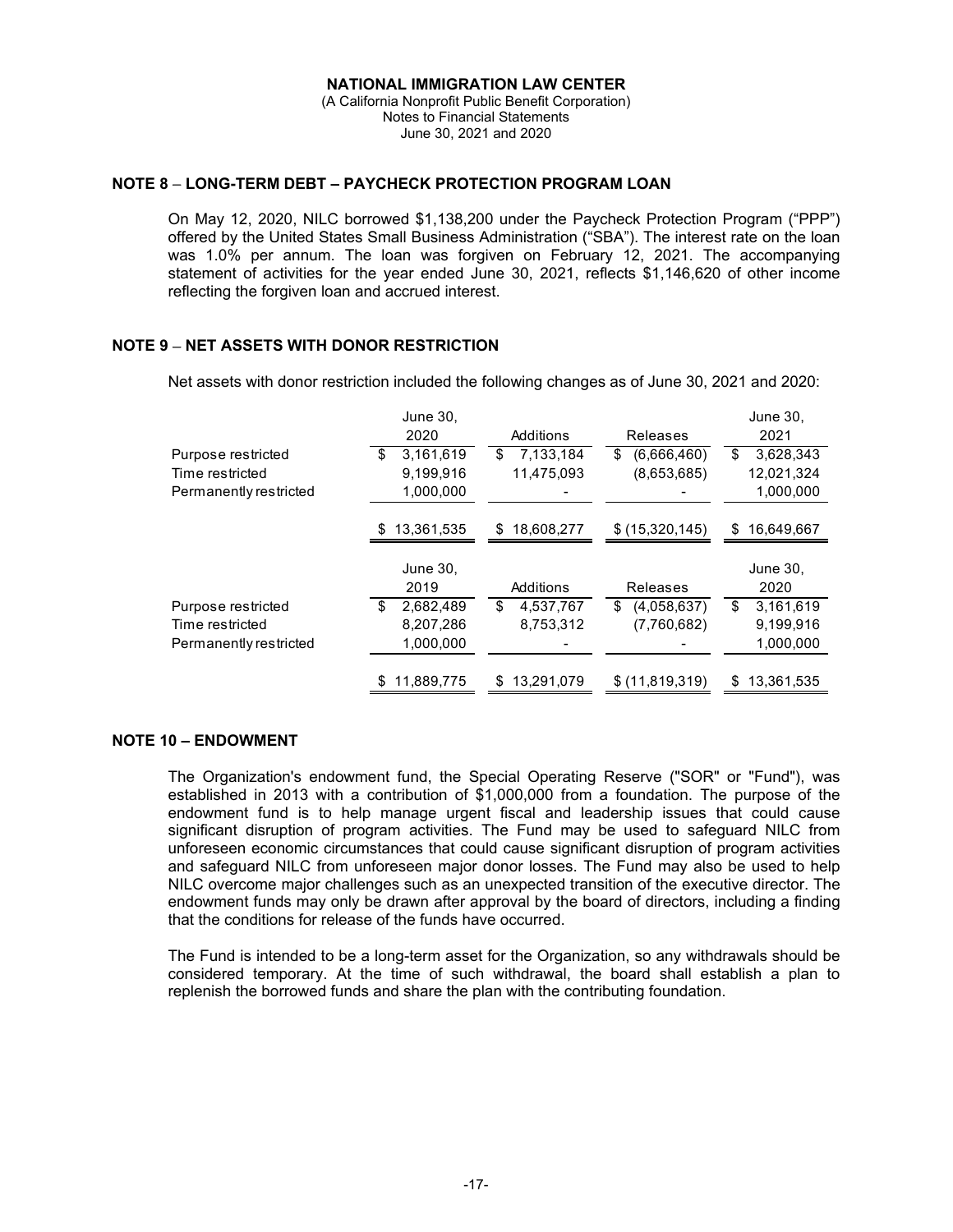(A California Nonprofit Public Benefit Corporation) Notes to Financial Statements June 30, 2021 and 2020

#### **NOTE 10 – ENDOWMENT – (CONTINUED)**

#### *Interpretation of Laws and Accounting Guidance*

The Organization's governing board has interpreted the Uniform Prudent Management of Institutional Funds Act ("UPMIFA") adopted by the state of California as requiring the preservation of the fair value of the original gifts as of the gift date of the donor-restricted endowment fund absent explicit donor stipulations to the contrary. As a result of this interpretation, the Organization classifies as permanently restricted net assets (a) the original value of the gifts donated to the permanent endowment, (b) the original value of subsequent gifts to the permanent endowment and (c) accumulations to the permanent endowment made in accordance with the direction of the applicable gift instrument at the time the accumulation is added to the fund. The remaining portion of the donor–restricted instrument endowment fund that is not classified as permanently restricted is classified as unrestricted net assets that may be used for expenditure by the Organization in a manner consistent with the standard of prudence prescribed by UPMIFA.

In accordance with UPMIFA, the Organization considers the following factors in deciding to appropriate or accumulate earnings on the Fund:

- 1. The duration and preservation of the fund
- 2. The purposes of the donor–restricted endowment funds
- 3. General economic conditions
- 4. The possible effect of inflation and deflation
- 5. The expected total return from income and appreciation of investments
- 6. Other resources of the Organization
- 7. The investment policies of the Organization

#### *Strategies Employed for Achieving Objectives*

Specifically, the primary objective in the investment management of the Fund shall be:

Long–term growth of capital – To emphasize the long–term growth of principal while avoiding excessive risk. Short–term volatility consistent with the volatility of a comparable market index is anticipated, though management should strive to contain it.

Preservation of purchasing power – To achieve returns in excess of the rate of inflation plus spending over the investment time horizon in order to preserve purchasing power of agency and assets. Risk control is a principal element in the investment of assets.

#### *Spending Policy and How Investment Objectives Relate to Spending Policy*

The assets of the Funds shall be managed in such a way as to facilitate the Organization's goals and objectives as outlined by the board of directors. The principal is permanent and irrevocable; thus, it can never be spent. At the discretion of the board of directors, up to 100% of the yearly total return may be utilized for program and agency expenses unless restricted for specific purposes by the donor(s).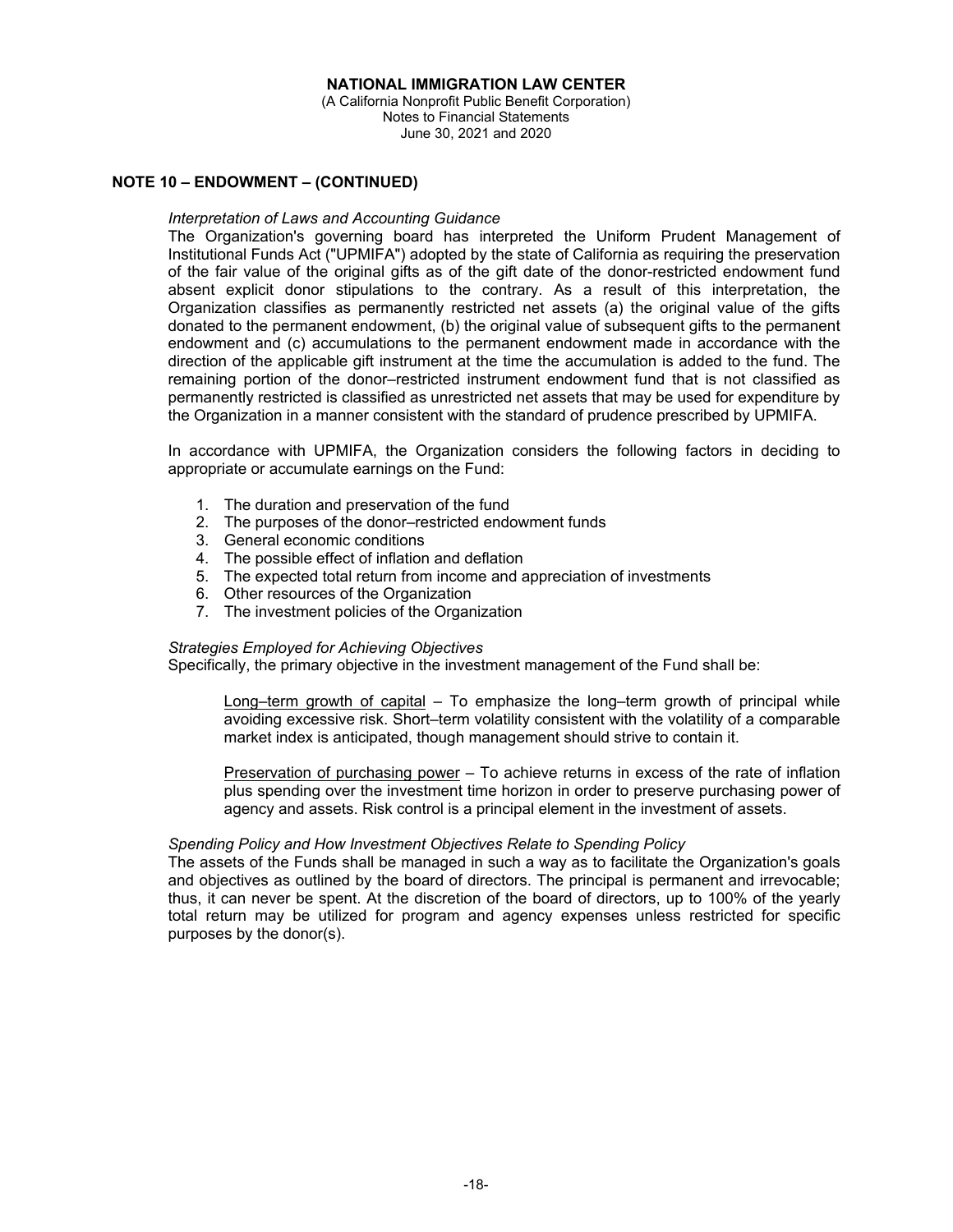(A California Nonprofit Public Benefit Corporation) Notes to Financial Statements June 30, 2021 and 2020

#### **NOTE 10 – ENDOWMENT – (CONTINUED)**

#### *Composition of Endowment and Annual Activity*

As of June 30, 2021 and 2020, the endowment account consists of cash and cash equivalents, and equity securities.

|                   | June 30, 2021 |            |    | June 30, 2020 |   |            |    |            |
|-------------------|---------------|------------|----|---------------|---|------------|----|------------|
|                   |               | Cost Basis |    | Fair Value    |   | Cost Basis |    | Fair Value |
| Cash              | S             | 26.133     | \$ | 26.133        | S | 29.425     | \$ | 29.425     |
| Equity securities |               | 1,164,293  |    | 1,871,797     |   | 1,128,431  |    | 1,350,132  |
| Total             |               | 1,190,426  |    | 1,897,930     |   | 1,157,856  |    | 1,379,557  |

During the year ended June 30, 2021, NILC had the following endowment-related activities:

| <b>Endowment Net Assets</b>                                                   | <b>Without Donor</b><br>Restriction |                                           | <b>With Donor</b><br>Restriction |                                            |   | Total                                       |  |  |
|-------------------------------------------------------------------------------|-------------------------------------|-------------------------------------------|----------------------------------|--------------------------------------------|---|---------------------------------------------|--|--|
| Beginning of year<br>Investment income<br>Investment fees<br>Net appreciation | \$                                  | 379,557<br>30,432<br>(16, 042)<br>503,983 | S                                | 1,000,000<br>۰<br>$\overline{\phantom{0}}$ | S | 1,379,557<br>30,432<br>(16, 042)<br>503,983 |  |  |
| End of year                                                                   | \$                                  | 897,930                                   |                                  | 1,000,000                                  | S | 1,897,930                                   |  |  |

During the year ended June 30, 2020, NILC had the following endowment-related activities:

| <b>Endowment Net Assets</b> | <b>Without Donor</b><br>Restriction |           | With Donor<br>Restriction |           | Total |           |  |
|-----------------------------|-------------------------------------|-----------|---------------------------|-----------|-------|-----------|--|
| Beginning of year           | \$                                  | 222,598   |                           | 1,000,000 | S     | 1,222,598 |  |
| Investment income           |                                     | 18,822    |                           |           |       | 18,822    |  |
| Investment fees             |                                     | (11, 794) |                           |           |       | (11, 794) |  |
| Net appreciation            |                                     | 149,931   |                           |           |       | 149,931   |  |
| End of year                 | \$                                  | 379,557   | S                         | 1,000,000 | S.    | 1,379,557 |  |

From time to time, the fair value of assets associated with individual donor–restricted endowment funds may fall below the level that the donor stipulated to be of perpetual duration. There were no deficiencies of this nature as of June 30, 2021 and 2020.

## **NOTE 11 – PENSION PLAN**

NILC has a tax deferred annuity retirement plan under IRC Section 403(b). The plan covers all eligible employees of NILC as of their first day of employment. Participants may elect to defer 20% of their salary, depending on years of service and subject to the maximum exclusion determined by the Internal Revenue Code. In fiscal year 2021, NILC made a non-elective employer contribution of up to 4.0% of annual compensation. NILC contributed discretionary employer contributions of \$282,148 and \$218,331 to the Plan for the years ended June 30, 2021 and 2020, respectively.